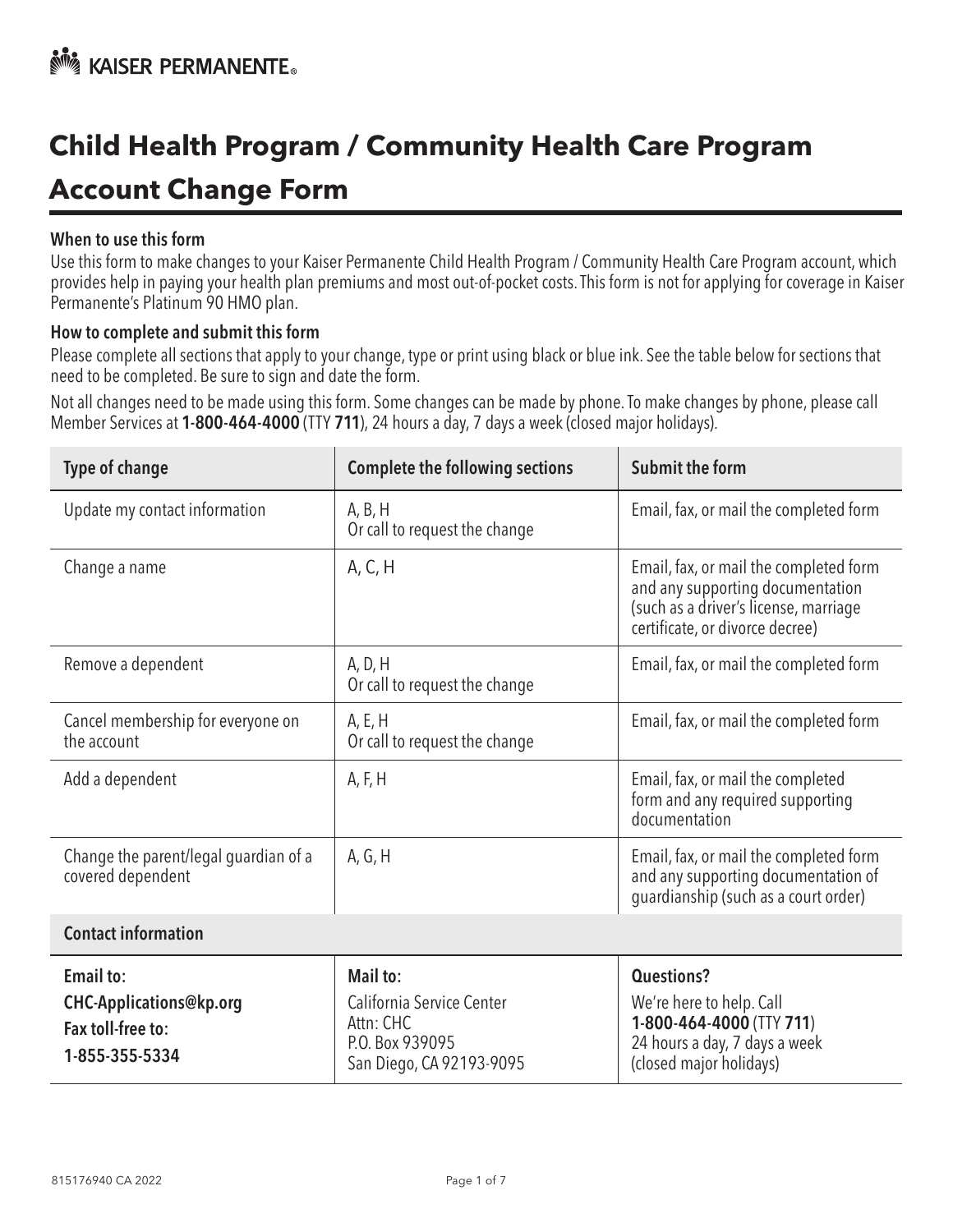

# **A.** Fill out your information

| primary member (must be 18 or older) $\Box$ parent/guardian (if primary member is under 18)<br>Please select one: I'm the |                            |                              |  |  |
|---------------------------------------------------------------------------------------------------------------------------|----------------------------|------------------------------|--|--|
| First name                                                                                                                |                            | MI                           |  |  |
|                                                                                                                           |                            |                              |  |  |
| Last name                                                                                                                 |                            |                              |  |  |
|                                                                                                                           |                            |                              |  |  |
| Medical record number (if any)                                                                                            | Date of birth (mm/dd/yyyy) | Gender:                      |  |  |
|                                                                                                                           |                            | Male<br>Undeclared<br>Female |  |  |
| Written language preference                                                                                               | Spoken language preference |                              |  |  |
|                                                                                                                           |                            |                              |  |  |

# **B.** Update contact information

| Fill out any information that's changed.                                                     |              |              |          |  |  |
|----------------------------------------------------------------------------------------------|--------------|--------------|----------|--|--|
| Mailing address (Include Apt. Number. P.O. boxes acceptable)                                 |              |              |          |  |  |
|                                                                                              |              |              |          |  |  |
| City                                                                                         |              | <b>State</b> | ZIP code |  |  |
|                                                                                              |              |              |          |  |  |
| Home address, if different from mailing address (Include Apt. Number. No P.O. boxes, please) |              |              |          |  |  |
|                                                                                              |              |              |          |  |  |
| City                                                                                         |              | <b>State</b> | ZIP code |  |  |
|                                                                                              |              |              |          |  |  |
| Email (optional) I understand I may be contacted via email.                                  |              |              |          |  |  |
|                                                                                              |              |              |          |  |  |
| Home phone                                                                                   | Mobile phone |              |          |  |  |
|                                                                                              |              |              |          |  |  |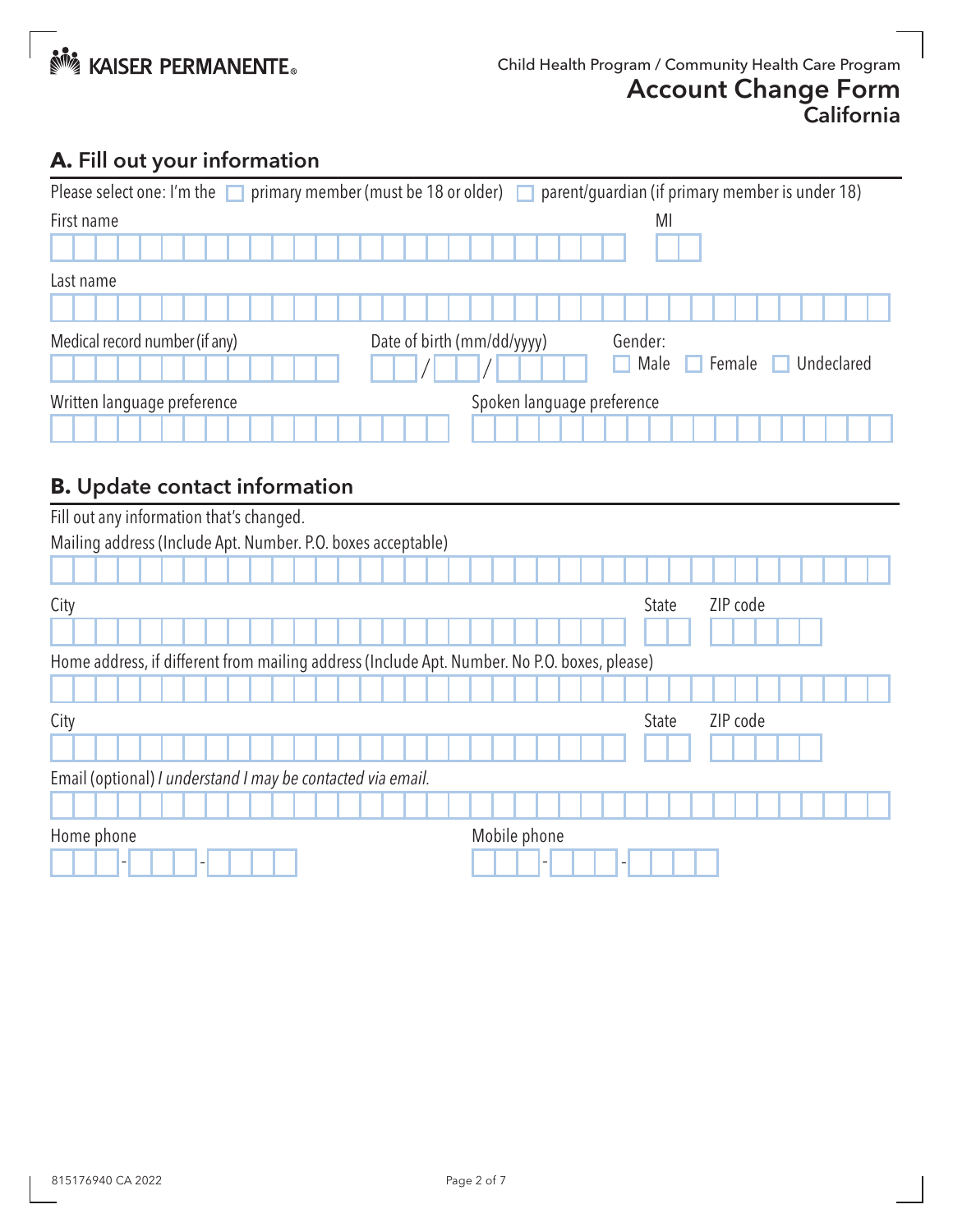# **C.** Change a name

| Whose name is changing? $\Box$ Child $\Box$ Spouse/domestic partner $\Box$<br>Primary member |    |
|----------------------------------------------------------------------------------------------|----|
| Old name                                                                                     |    |
| First name                                                                                   | MI |
|                                                                                              |    |
| Last name                                                                                    |    |
|                                                                                              |    |
| <b>New name</b>                                                                              |    |
| First name                                                                                   | MI |
|                                                                                              |    |
| Last name                                                                                    |    |
|                                                                                              |    |

# **D.** Remove a dependent from my account

If you're removing more than 2 dependents, make a copy of this page before filling it out and attach it with the form.

| First name                                                                                                                                                                                                                                                           | MI |  |
|----------------------------------------------------------------------------------------------------------------------------------------------------------------------------------------------------------------------------------------------------------------------|----|--|
|                                                                                                                                                                                                                                                                      |    |  |
| Last name                                                                                                                                                                                                                                                            |    |  |
|                                                                                                                                                                                                                                                                      |    |  |
| Date of birth (mm/dd/yyyy)<br>Medical record number                                                                                                                                                                                                                  |    |  |
|                                                                                                                                                                                                                                                                      |    |  |
| What month do you want this change to start? The earliest a change can start is the first of the month after we receive your request.                                                                                                                                |    |  |
| (mm/yyyy)                                                                                                                                                                                                                                                            |    |  |
| <b>Dependent 2</b>                                                                                                                                                                                                                                                   |    |  |
| First name                                                                                                                                                                                                                                                           | MI |  |
|                                                                                                                                                                                                                                                                      |    |  |
| Last name                                                                                                                                                                                                                                                            |    |  |
|                                                                                                                                                                                                                                                                      |    |  |
| Medical record number<br>Date of birth (mm/dd/yyyy)                                                                                                                                                                                                                  |    |  |
|                                                                                                                                                                                                                                                                      |    |  |
| What month do you want this change to start? The earliest a change can start is the first of the month after we receive your request.                                                                                                                                |    |  |
| (mm/yyyy)                                                                                                                                                                                                                                                            |    |  |
| <b>E.</b> Cancel membership for everyone on the account                                                                                                                                                                                                              |    |  |
| Please cancel membership in the Kaiser Permanente Child Health Program / Community Health Care Program for everyone<br>on this account. I understand that this will cancel enrollment in the Kaiser Permanente Platinum 90 HMO plan for everyone<br>on this account. |    |  |
| What month do you want this change to start? The earliest a change can start is the first of the month after we receive your request.                                                                                                                                |    |  |

 $\Box$  (mm/yyyy)  $\mathcal{L}$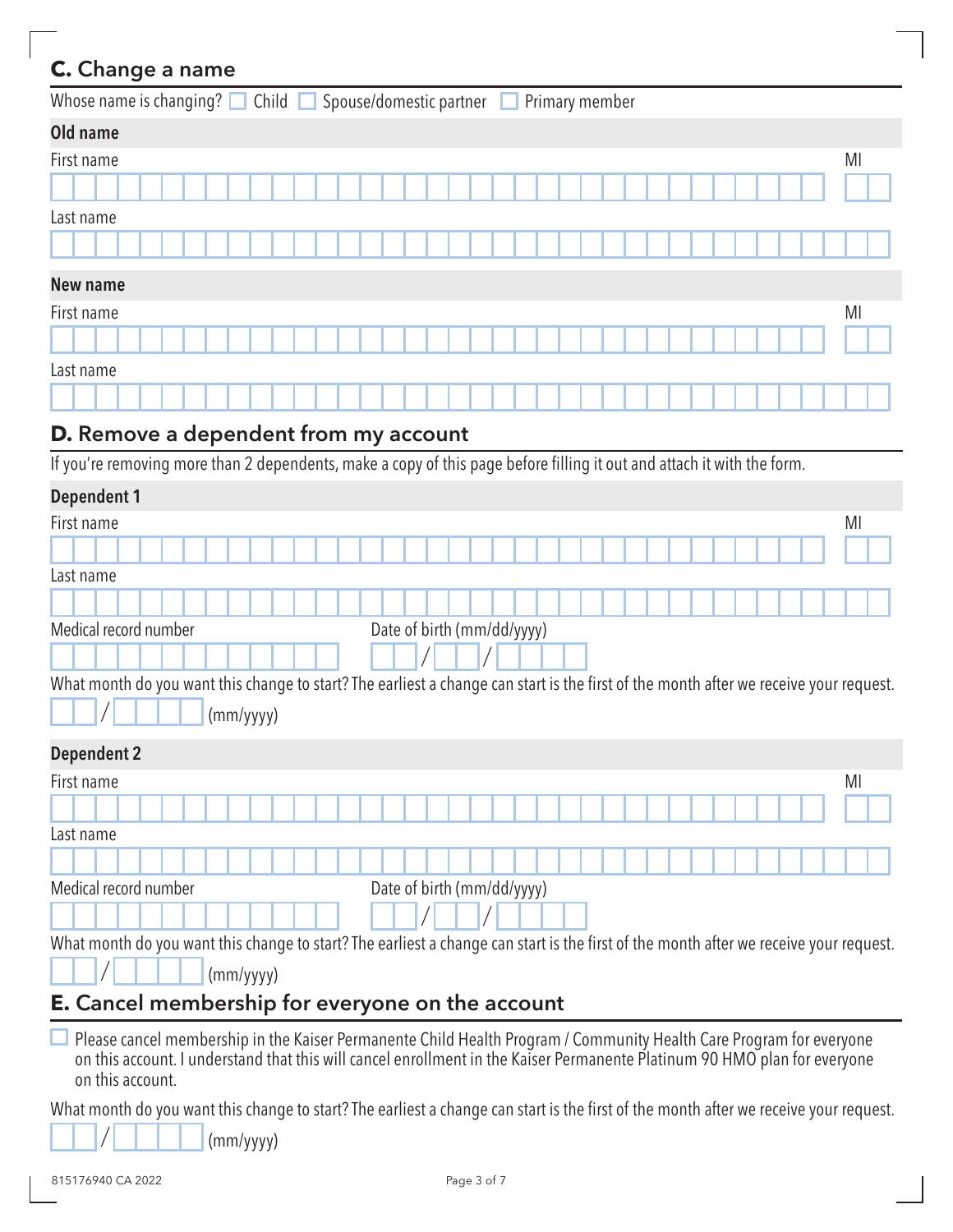# **F.** Add a dependent

The Kaiser Permanente Child Health Program / Community Health Care Program provides a subsidy to help pay your monthly premiums and most out-of-pocket medical costs under your current Kaiser Permanente plan.

Your dependent(s) may qualify for the Kaiser Permanente Child Health Program / Community Health Care Program if they do not currently have health coverage and:

- Live in the Kaiser Foundation Health Plan, Inc. California service area
- Meet these age requirements at the time their Kaiser Permanente plan starts: –Fresno, Kings or Madera counties: 25 or younger –All other counties in California: 18 or younger
- Live in a household with an income up to 300% of the federal poverty level
- Can't be eligible for other public or private health coverage such as, but not limited to, Medi-Cal, Medicare, a job-based health plan, or financial help through Covered California. Children younger than 19 living in households with an income at or below 266% of the federal poverty level are eligible for Medi-Cal.

#### Please apply to Medi-Cal first if the applicant is under 19 years of age.

These rules are subject to change. Visit **[kp.org/chp](https://kp.org/chp)** (Southern California) or **kp.org/chcp** (Northern California) for the latest requirements.

If you're adding a dependent outside of the open enrollment period, you must have had a qualifying life event. For a complete list of qualifying life events, please visit [kp.org/chcspecialenrollment](https://kp.org/chcspecialenrollment) or call 1-800-464-4000 (TTY 711) for more information.

#### Choose the life event that made your dependent eligible for a special enrollment period:

| Loss of minimum essential health coverage (write the last<br>full day your dependent had coverage)*                                                                |  | Child support order or other court order to cover<br>a dependent<br><b>Note:</b> In this case, you also need to choose between |  |
|--------------------------------------------------------------------------------------------------------------------------------------------------------------------|--|--------------------------------------------------------------------------------------------------------------------------------|--|
| Gaining or becoming a dependent through marriage or<br>domestic partnership                                                                                        |  | 2 effective date options:                                                                                                      |  |
| Gaining or becoming a dependent through the birth of a child,<br>adoption, or placement for adoption or foster care                                                |  | The date of the child support order or other<br>court order to cover a dependent                                               |  |
| Note: In this case, you also need to choose between 2 effective<br>date options:                                                                                   |  | The first day of the month after the court<br>order date                                                                       |  |
| The date of birth, adoption, foster care, or placement for<br>adoption or foster care                                                                              |  | Determination by Covered California of exceptional<br>circumstances                                                            |  |
| The first day of the month after we receive the application                                                                                                        |  | Misinformation about enrollment in minimum                                                                                     |  |
| Losing a dependent through divorce, dissolution of domestic                                                                                                        |  | essential coverage                                                                                                             |  |
| partnership, or legal separation                                                                                                                                   |  | Contract violation                                                                                                             |  |
| Death of the subscriber or a dependent                                                                                                                             |  | Domestic violence or spousal abandonment                                                                                       |  |
| Permanent relocation with access to new plans                                                                                                                      |  | occurring within the household                                                                                                 |  |
| Release from incarceration                                                                                                                                         |  |                                                                                                                                |  |
| Provider network changes                                                                                                                                           |  |                                                                                                                                |  |
| Please write the date of your qualifying life event.                                                                                                               |  | (mm/dd/yyyy)                                                                                                                   |  |
| *If your qualifying life event is loss of Kaiser Permanente coverage, we may review your prior membership records to verify loss of<br>minimum essential coverage. |  |                                                                                                                                |  |

#### Proof of your qualifying life event is required.

- For loss of health care coverage, attach proof, such as a letter from your employer, letter from your insurer, or Medicaid, Medi-Cal, Medicare, or other government programs stating when your dependent's minimum essential coverage ended or will end.
- For examples of required proof of other qualifying life events, please visit [kp.org/chcspecialenrollment](https://kp.org/chcspecialenrollment) or call 1-800-464-4000 (TTY 711).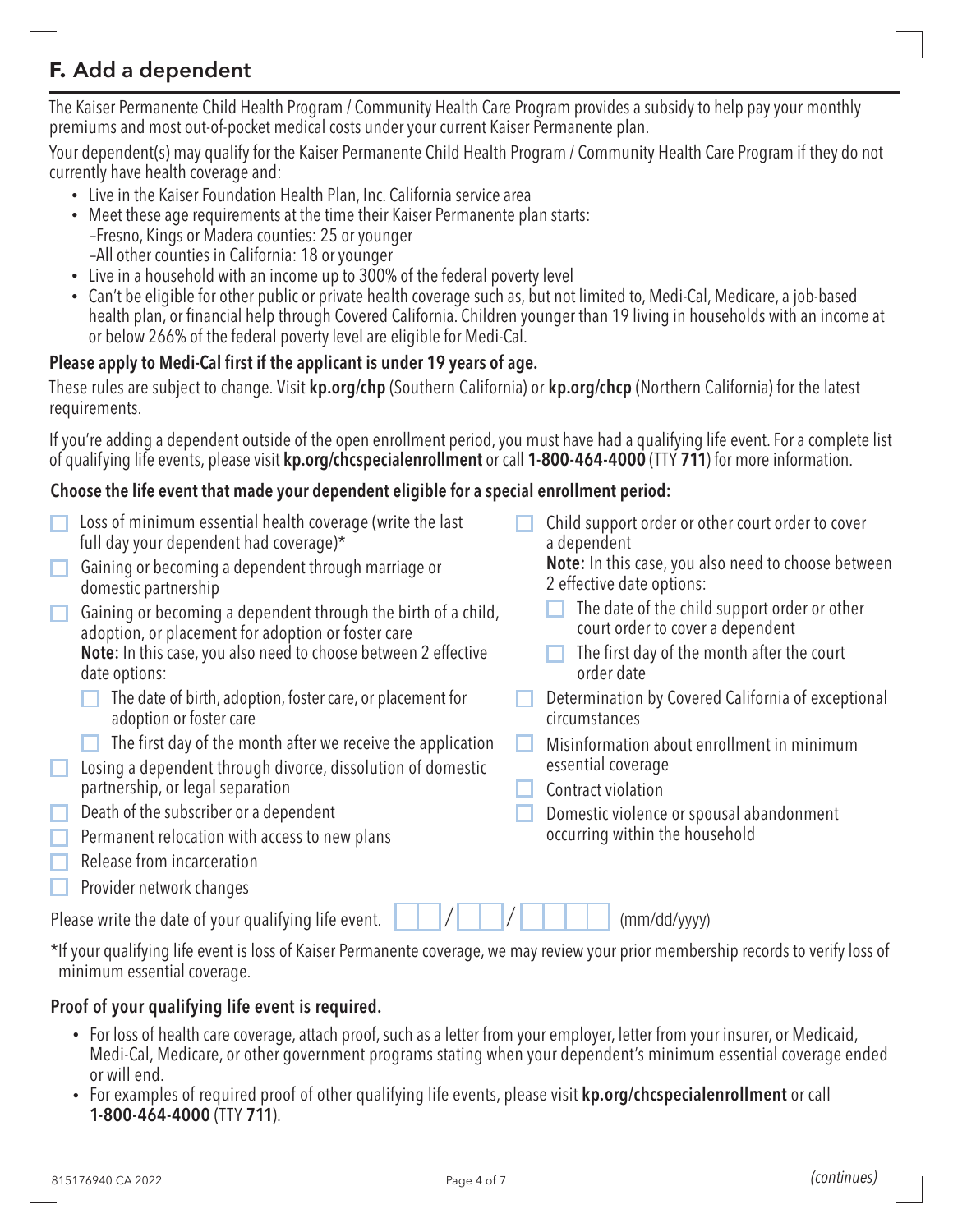# **F.** Add a dependent *(continued)*

Please complete the information below. If you're adding more than 2 dependents, attach another form and complete just the information for those dependents.

| <b>Dependent 1</b>                                                                                                                                               |                       |  |  |  |
|------------------------------------------------------------------------------------------------------------------------------------------------------------------|-----------------------|--|--|--|
| First name<br>MI<br>Last name                                                                                                                                    |                       |  |  |  |
|                                                                                                                                                                  |                       |  |  |  |
| Social Security number (optional)<br>Medical record number<br>Date of birth (mm/dd/yyyy)                                                                         |                       |  |  |  |
|                                                                                                                                                                  |                       |  |  |  |
| Gender:<br>Relationship to primary member:                                                                                                                       |                       |  |  |  |
| Undeclared<br>Male<br>Female<br>Spouse/Domestic partner<br>$\Box$ Child/Dependent                                                                                |                       |  |  |  |
| Is Dependent 1                                                                                                                                                   |                       |  |  |  |
| A U.S. citizen?                                                                                                                                                  | Yes<br>N <sub>o</sub> |  |  |  |
| A legal permanent resident?                                                                                                                                      | N <sub>o</sub><br>Yes |  |  |  |
| If yes, how many years has the dependent been a legal permanent resident?                                                                                        |                       |  |  |  |
| Does your job offer health coverage for this dependent?                                                                                                          | Yes<br><b>No</b>      |  |  |  |
| What month do you want Dependent 1's coverage to start? The earliest a change can start is the first of the month after we receive<br>your request.<br>(mm/yyyy) |                       |  |  |  |
| <b>Dependent 2</b>                                                                                                                                               |                       |  |  |  |
| First name<br>MI<br>Last name                                                                                                                                    |                       |  |  |  |
|                                                                                                                                                                  |                       |  |  |  |
| Social Security number (optional)<br>Medical record number<br>Date of birth (mm/dd/yyyy)                                                                         |                       |  |  |  |
|                                                                                                                                                                  |                       |  |  |  |
| Gender:<br>Relationship to primary member:                                                                                                                       |                       |  |  |  |
| Undeclared<br>Male<br>Female<br>Spouse/Domestic partner   Child/Dependent                                                                                        |                       |  |  |  |
| Is Dependent 2                                                                                                                                                   |                       |  |  |  |
| A U.S. citizen?                                                                                                                                                  | N <sub>0</sub><br>Yes |  |  |  |
| A legal permanent resident?                                                                                                                                      | N <sub>0</sub><br>Yes |  |  |  |
| If yes, how many years has the dependent been a legal permanent resident? _                                                                                      |                       |  |  |  |
| Does your job offer health coverage for this dependent?                                                                                                          | N <sub>o</sub><br>Yes |  |  |  |
| What month do you want Dependent 2's coverage to start? The earliest a change can start is the first of the month after we receive<br>your request.<br>(mm/yyyy) |                       |  |  |  |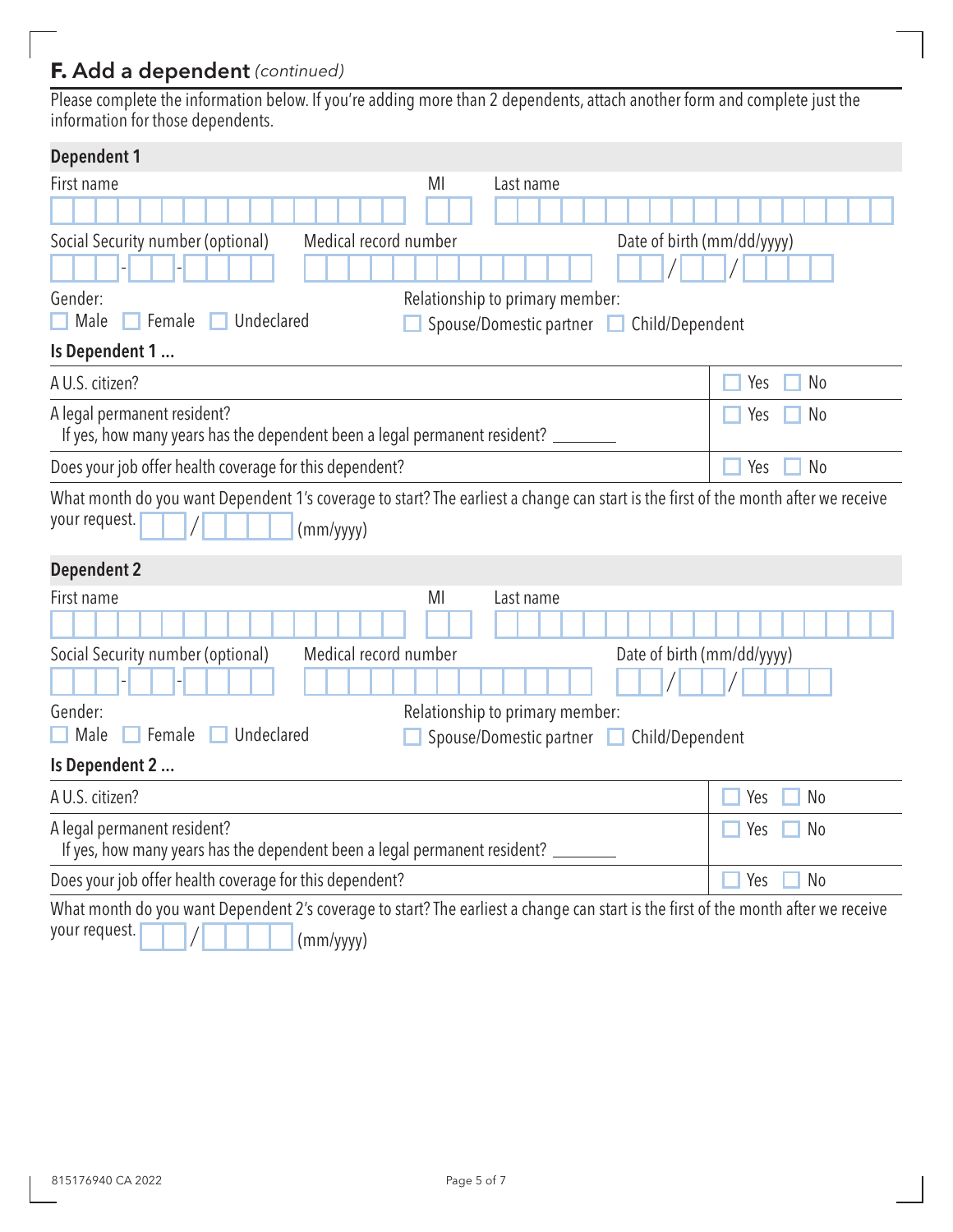# **G.** Change parent/legal guardian of a covered dependent

The new parent or legal guardian must be 18 or older and financially responsible for the covered dependent. You must include documentation of guardianship with your form.

|                                                                                                               | Current parent or legal guardian                                                                    |  |  |  |
|---------------------------------------------------------------------------------------------------------------|-----------------------------------------------------------------------------------------------------|--|--|--|
|                                                                                                               | MI<br>First name                                                                                    |  |  |  |
|                                                                                                               |                                                                                                     |  |  |  |
|                                                                                                               | Last name                                                                                           |  |  |  |
|                                                                                                               |                                                                                                     |  |  |  |
| X                                                                                                             | Date (mm/dd/yyyy)                                                                                   |  |  |  |
|                                                                                                               | Signature of current parent or legal guardian                                                       |  |  |  |
|                                                                                                               | New parent or legal guardian                                                                        |  |  |  |
|                                                                                                               | MI<br>First name                                                                                    |  |  |  |
|                                                                                                               |                                                                                                     |  |  |  |
|                                                                                                               | Last name                                                                                           |  |  |  |
|                                                                                                               |                                                                                                     |  |  |  |
| X                                                                                                             | Date (mm/dd/yyyy)                                                                                   |  |  |  |
|                                                                                                               | Signature of new parent or legal guardian                                                           |  |  |  |
|                                                                                                               | Information about the new parent or legal guardian:                                                 |  |  |  |
|                                                                                                               | Date of birth (mm/dd/yyyy)<br>Social Security number (optional)<br>Phone                            |  |  |  |
| Undeclared<br>Relationship to primary member: $\Box$<br>Parent<br>Gender:<br>Male<br>Female<br>Legal guardian |                                                                                                     |  |  |  |
|                                                                                                               | Widowed<br>Single<br>Domestic partner<br>Divorced<br>Separated<br>Marital status: $\Box$<br>Married |  |  |  |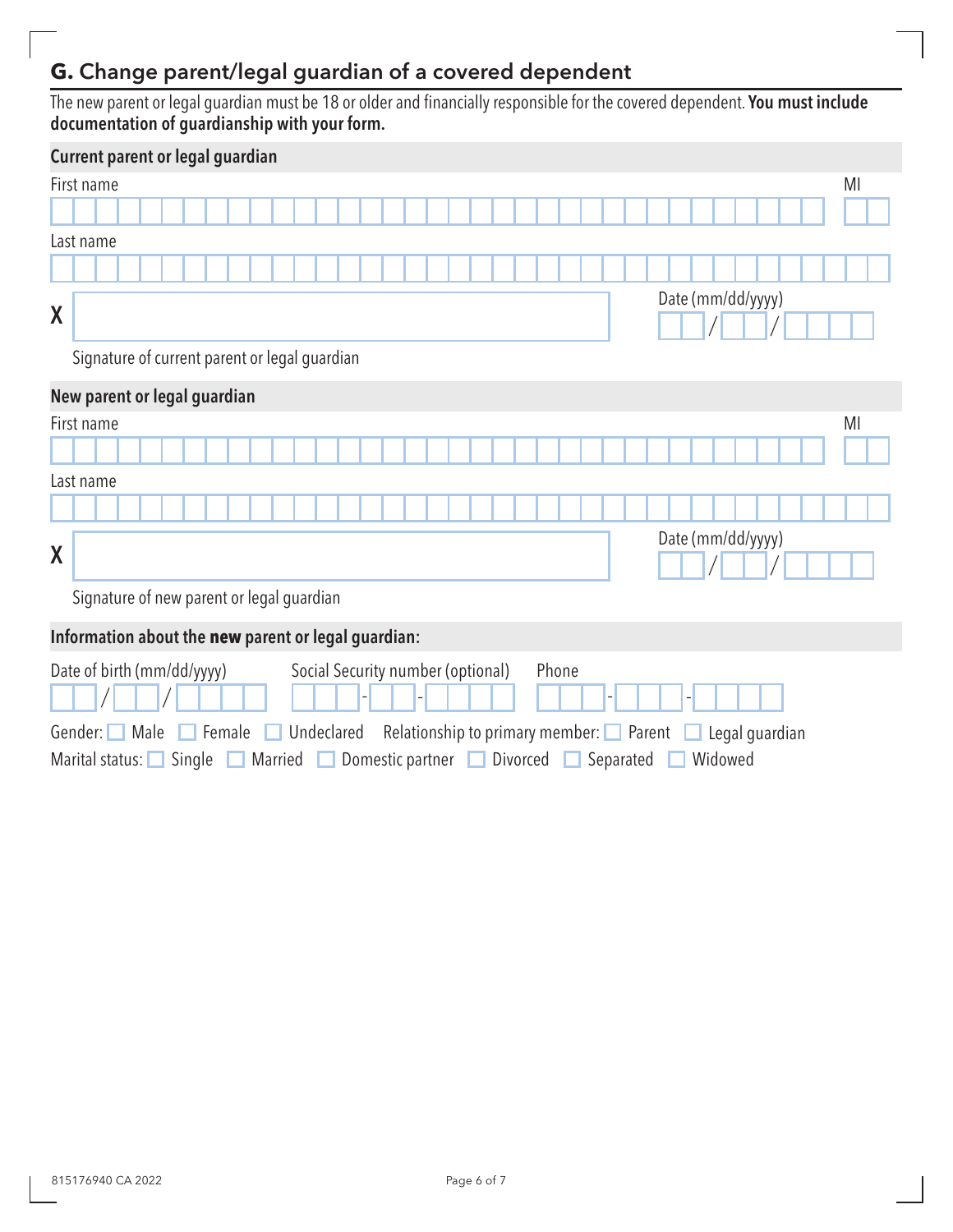### **H.** Signature

By signing this form, you certify the information on this form is correct and accurate. If you provide any incorrect or incomplete information or in further correspondence concerning this form, any Kaiser Permanente subsidy to cover costs related to health coverage may be terminated. Membership approval for Kaiser Permanente's Child Health Program / Community Health Care Program is not guaranteed as it is based on eligibility and availability.

I understand that (except for Small Claims Court cases, claims subject to a Medicare appeals procedure or the ERISA claims procedure regulation, and any other claims that cannot be subject to binding arbitration under governing law) any dispute between myself, my heirs, relatives, or other associated parties on the one hand and Kaiser Foundation Health Plan, Inc. (KFHP), any contracted health care providers, administrators, or other associated parties on the other hand, for alleged violation of any duty arising out of or related to membership in KFHP, including any claim for medical or hospital malpractice (a claim that medical services were unnecessary or unauthorized or were improperly, negligently, or incompetently rendered), for premises liability, or relating to the coverage for, or delivery of, services or items, irrespective of legal theory, must be decided by binding arbitration under California law and not by lawsuit or resort to court process, except as applicable law provides for judicial review of arbitration proceedings. I agree to give up our right to a jury trial and accept the use of binding arbitration. I understand that the full arbitration provision is contained in the *Membership Agreement, Disclosure Form*, and *Evidence of Coverage.* 

| $\boldsymbol{X}$ |                                                                                      | Date (mm/dd/yyyy) |
|------------------|--------------------------------------------------------------------------------------|-------------------|
|                  | Required signature (primary member or parent/legal guardian for applicants under 18) |                   |
| X                |                                                                                      | Date (mm/dd/yyyy) |
|                  | <b>Required signature</b> of primary member (18 and older)                           |                   |
| X                |                                                                                      | Date (mm/dd/yyyy) |
|                  | Required signature of current parent/legal guardian (if primary member is under 18)  |                   |
| X                |                                                                                      | Date (mm/dd/yyyy) |
|                  | <b>Required signature</b> of new adult dependent (18 and older)                      |                   |

All plans are offered and underwritten by Kaiser Foundation Health Plan Inc., One Kaiser Plaza, Oakland, CA 94612.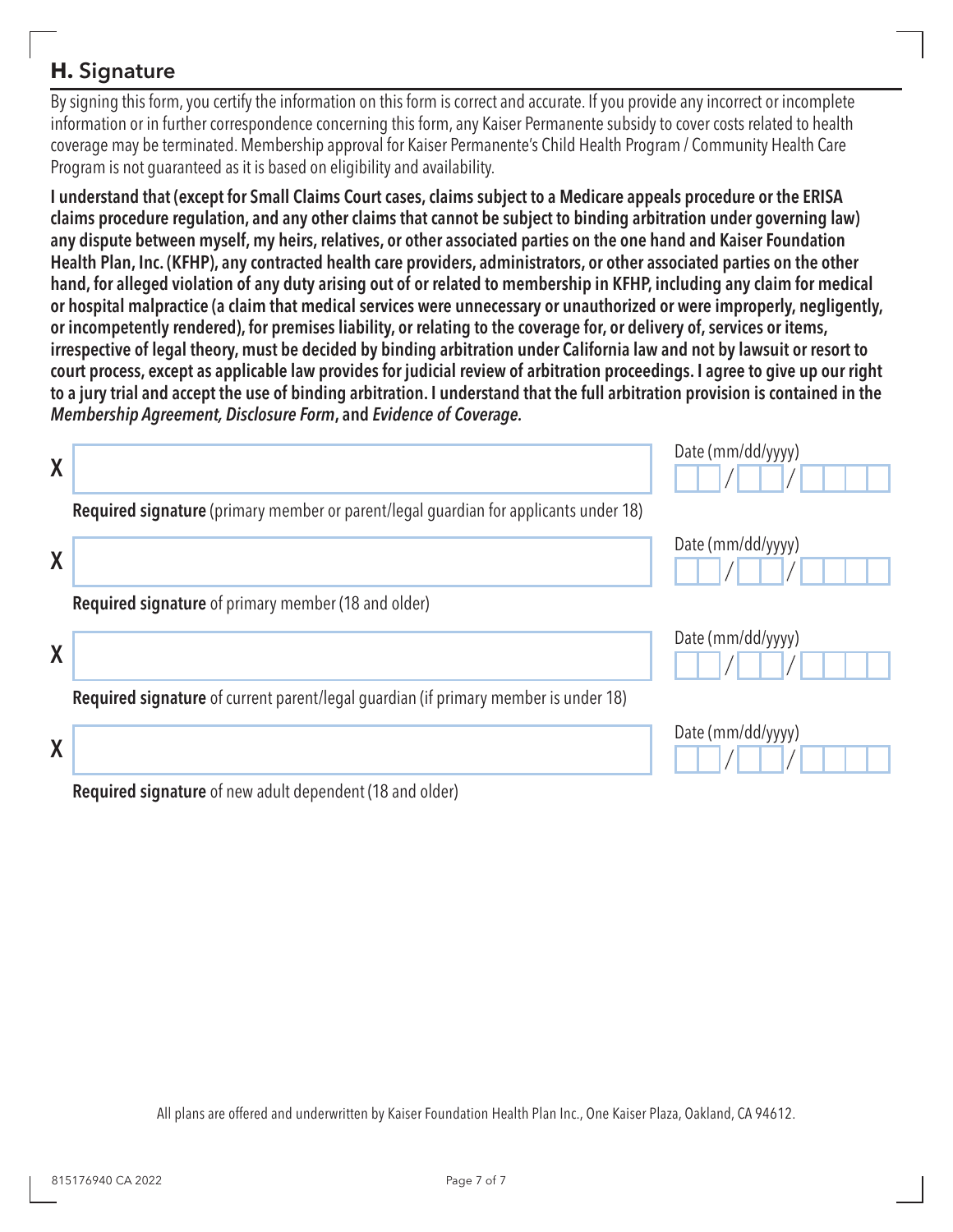### **Nondiscrimination Notice**

Discrimination is against the law. Kaiser Permanente follows State and Federal civil rights laws.

Kaiser Permanente does not unlawfully discriminate, exclude people, or treat them differently because of age, race, ethnic group identification, color, national origin, cultural background, ancestry, religion, sex, gender, gender identity, gender expression, sexual orientation, marital status, physical or mental disability, medical condition, source of payment, genetic information, citizenship, primary language, or immigration status.

Kaiser Permanente provides the following services:

- No-cost aids and services to people with disabilities to help them communicate better with us, such as:
	- Qualified sign language interpreters
	- Written information in other formats (braille, large print, audio, accessible electronic formats, and other formats)
- No-cost language services to people whose primary language is not English, such as:
	- Qualified interpreters
	- Information written in other languages

If you need these services, call our Member Service Contact Center at **1-800-464-4000** (TTY **711**), 24 hours a day, 7 days a week (except closed holidays). If you cannot hear or speak well, please call **711**.

Upon request, this document can be made available to you in braille, large print, audiocassette, or electronic form. To obtain a copy in one of these alternative formats, or another format, call our Member Service Contact Center and ask for the format you need.

#### **How to file a grievance with Kaiser Permanente**

You can file a discrimination grievance with Kaiser Permanente if you believe we have failed to provide these services or unlawfully discriminated in another way. Please refer to your *Evidence of Coverage or Certificate of Insurance* for details. You may also speak with a Member Services representative about the options that apply to you. Please call Member Services if you need help filing a grievance.

You may submit a discrimination grievance in the following ways:

- **By phone:** Call Member Services at **1 800-464-4000** (TTY **711**) 24 hours a day, 7 days a week (except closed holidays)
- **By mail:** Call us at **1 800-464-4000** (TTY **711**) and ask to have a form sent to you
- In person: Fill out a Complaint or Benefit Claim/Request form at a member services office located at a Plan Facility (go to your provider directory at [kp.org/facilities](https://kp.org/facilities) for addresses)
- **Online:** Use the online form on our website at [kp.org](http://kp.org/)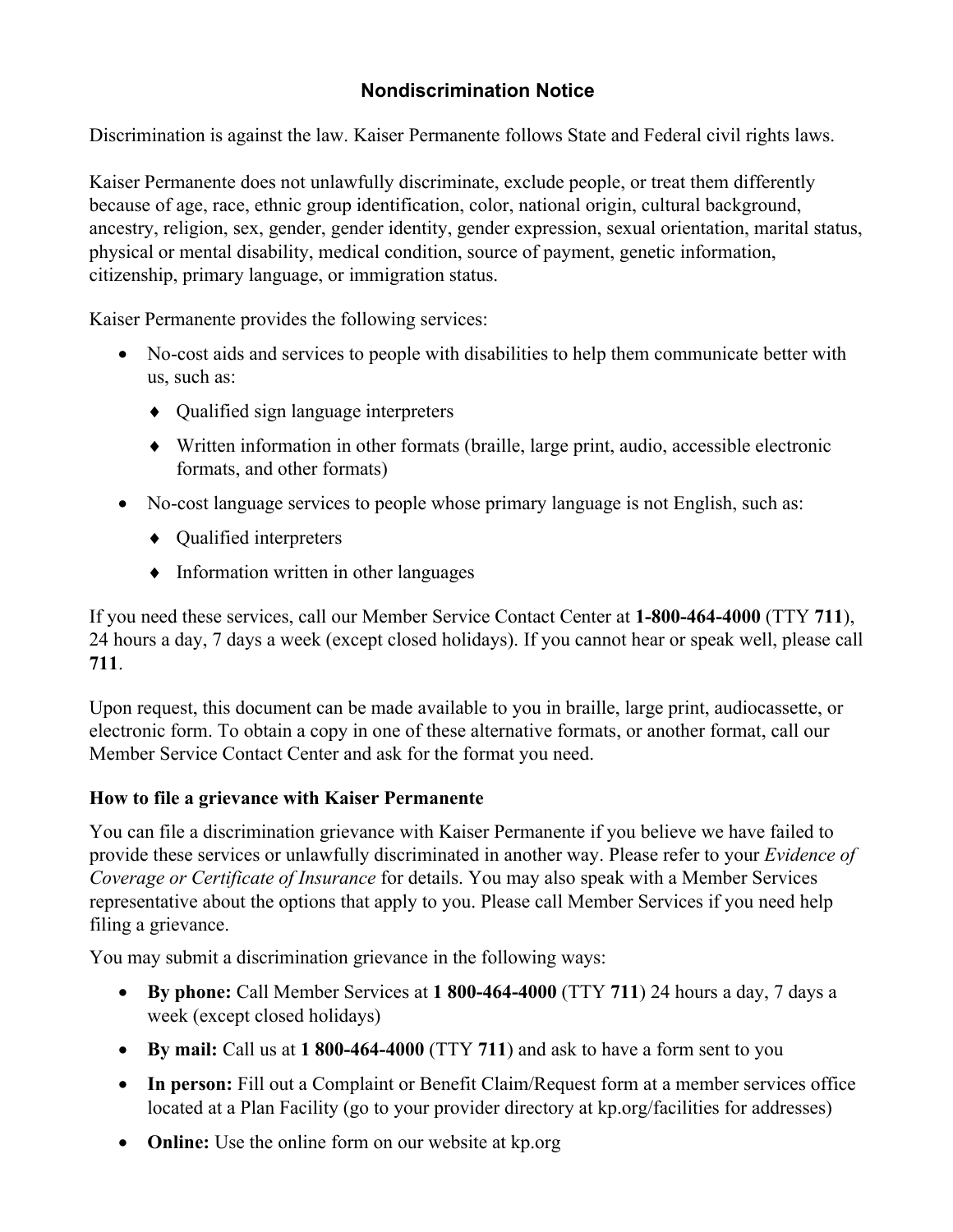You may also contact the Kaiser Permanente Civil Rights Coordinators directly at the addresses below:

**Attn: Kaiser Permanente Civil Rights Coordinator**  Member Relations Grievance Operations P.O. Box 939001 San Diego CA 92193

#### **How to file a grievance with the California Department of Health Care Services Office of Civil Rights** *(For Medi-Cal Beneficiaries Only)*

You can also file a civil rights complaint with the California Department of Health Care Services Office of Civil Rights in writing, by phone or by email:

- **By phone:** Call DHCS Office of Civil Rights at **916-440-7370** (TTY **711**)
- **By mail:** Fill out a complaint form or send a letter to:

Deputy Director, Office of Civil Rights Department of Health Care Services Office of Civil Rights P.O. Box 997413, MS 0009 Sacramento, CA 95899-7413

Complaint forms are available at: **[http://www.dhcs.ca.gov/Pages/Language\\_Access.aspx](http://www.dhcs.ca.gov/Pages/Language_Access.aspx)** 

• **Online:** Send an email to CivilRights@dhcs.ca.gov

#### **How to file a grievance with the U.S. Department of Health and Human Services Office of Civil Rights**

 Office for Civil Rights. You can file your complaint in writing, by phone, or online: You can file a discrimination complaint with the U.S. Department of Health and Human Services

- **By phone:** Call **1-800-368-1019** (TTY **711** or 1**-800-537-7697**)
- **By mail:** Fill out a complaint form or send a letter to:

 Room 509F, HHH Building U.S. Department of Health and Human Services 200 Independence Avenue, SW Washington, D.C. 20201

Complaint forms are available at: **<http:www.hhs.gov/ocr/office/file/index.html>** 

• **Online:** Visit the Office of Civil Rights Complaint Portal at: **[https://ocrportal.hhs.gov/ocr/portal/lobby.jsf.](https://ocrportal.hhs.gov/ocr/portal/lobby.jsf)**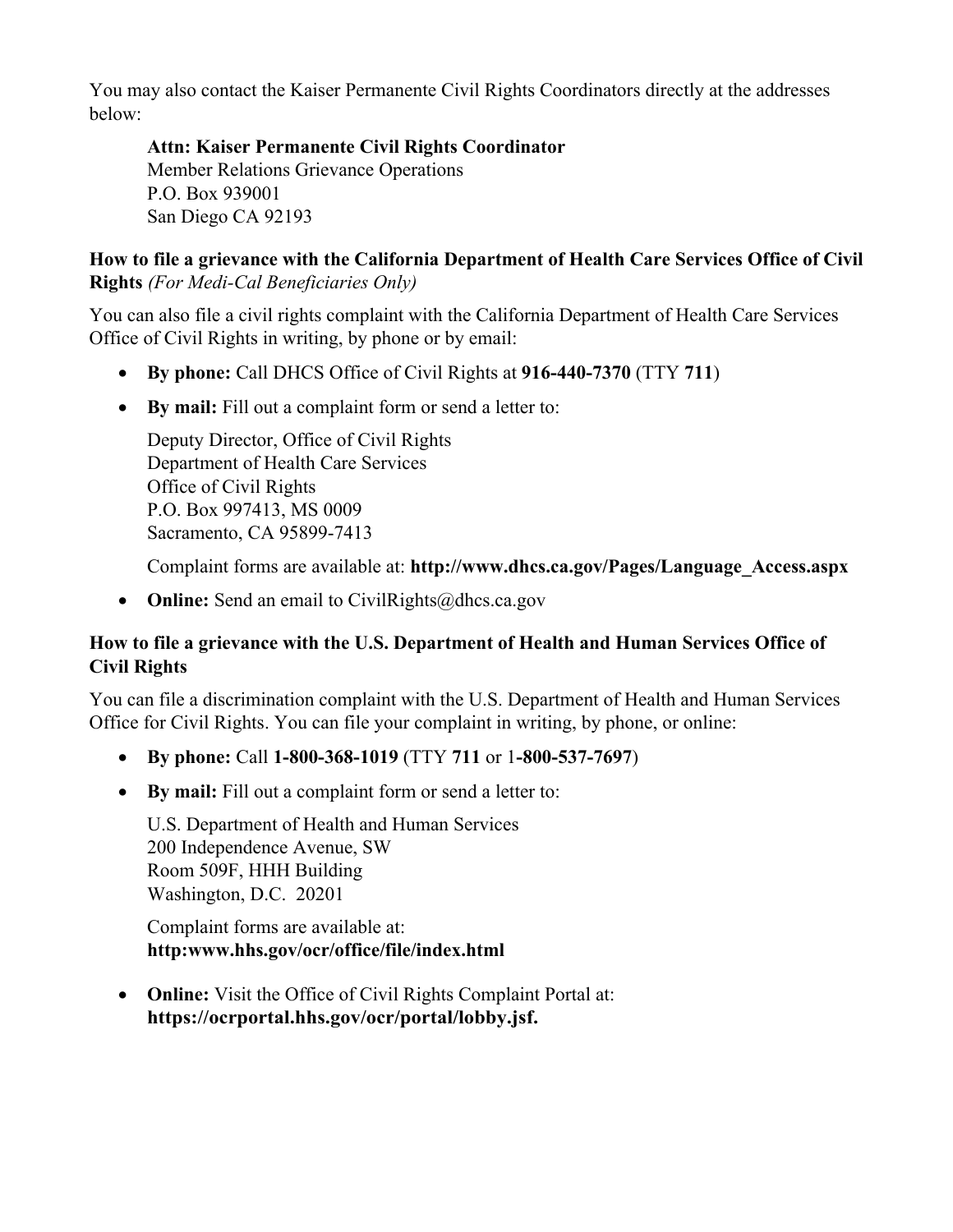### **Aviso de no discriminación**

La discriminación es ilegal. Kaiser Permanente cumple con las leyes de los derechos civiles federales y estatales.

Kaiser Permanente no discrimina ilícitamente, excluye ni trata a ninguna persona de forma distinta por motivos de edad, raza, identificación de grupo étnico, color, país de origen, antecedentes culturales, ascendencia, religión, sexo, género, identidad de género, expresión de género, orientación sexual, estado civil, discapacidad física o mental, condición médica, fuente de pago, información genética, ciudadanía, lengua materna o estado migratorio.

Kaiser Permanente ofrece los siguientes servicios:

- Ayuda y servicios sin costo a personas con discapacidades para que puedan comunicarse mejor con nosotros, como lo siguiente:
	- intérpretes calificados de lenguaje de señas,
	- información escrita en otros formatos (braille, impresión en letra grande, audio, formatos electrónicos accesibles y otros formatos).
- Servicios de idiomas sin costo a las personas cuya lengua materna no es el inglés, como:
	- $\leftrightarrow$  intérpretes calificados,
	- información escrita en otros idiomas.

Si necesita nuestros servicios, llame a nuestra Central de Llamadas de Servicio a los Miembros al **1-800-464-4000** (TTY **711**) las 24 horas del día, los 7 días de la semana (excepto los días festivos). Si tiene deficiencias auditivas o del habla, llame al **711**.

Este documento estará disponible en braille, letra grande, casete de audio o en formato electrónico a solicitud. Para obtener una copia en uno de estos formatos alternativos o en otro formato, llame a nuestra Central de Llamadas de Servicio a los Miembros y solicite el formato que necesita.

#### **Cómo presentar una queja ante Kaiser Permanente**

Usted puede presentar una queja por discriminación ante Kaiser Permanente si siente que no le hemos ofrecido estos servicios o lo hemos discriminado ilícitamente de otra forma. Consulte su *Evidencia de Cobertura (Evidence of Coverage)* o *Certificado de Seguro (Certificate of Insurance)*  para obtener más información. También puede hablar con un representante de Servicio a los Miembros sobre las opciones que se apliquen a su caso. Llame a Servicio a los Miembros si necesita ayuda para presentar una queja.

Puede presentar una queja por discriminación de las siguientes maneras:

• **Por teléfono:** llame a Servicio a los Miembros al **1 800-464-4000** (TTY **711**), las 24 horas del día, los 7 días de la semana (excepto los días festivos)**.**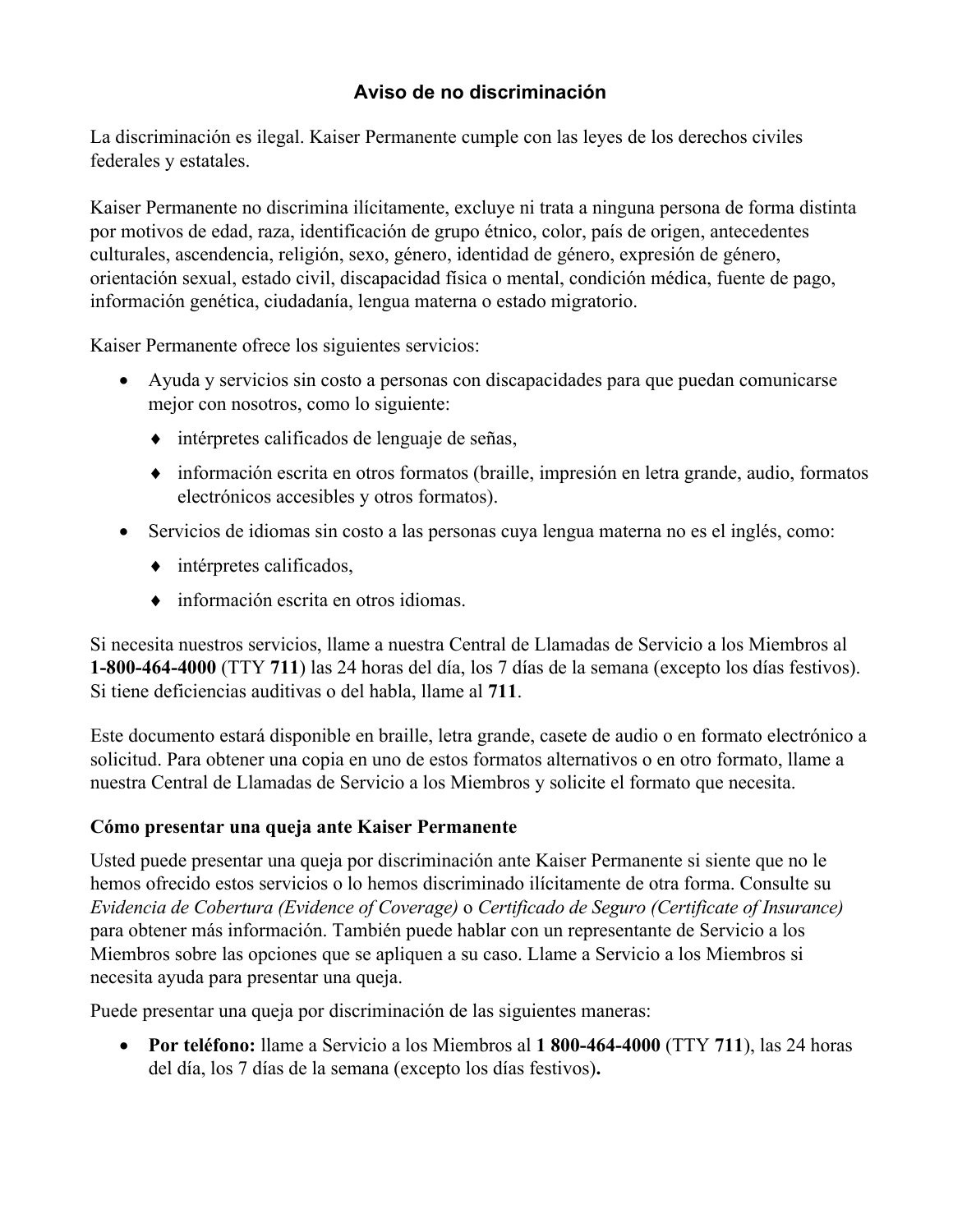- **Por correo postal:** llámenos al **1 800-464-4000** (TTY **711**) y pida que se le envíe un formulario**.**
- **En persona:** llene un formulario de Queja o reclamación/solicitud de beneficios en una oficina de Servicio a los Miembros ubicada en un centro del plan (consulte su directorio de proveedores en [kp.org/facilities](https://kp.org/facilities) [cambie el idioma a español] para obtener las direcciones).
- **En línea:** utilice el formulario en línea en nuestro sitio web en [kp.org/espanol](https://kp.org/espanol).

También puede comunicarse directamente con el coordinador de derechos civiles (Civil Rights Coordinator) de Kaiser Permanente a la siguiente dirección:

**Attn: Kaiser Permanente Civil Rights Coordinator**  Member Relations Grievance Operations P.O. Box 939001 San Diego CA 92193

#### **Cómo presentar una queja ante la Oficina de Derechos Civiles del Departamento de Servicios de Atención Médica de California** *(Solo para beneficiarios de Medi-Cal)*

También puede presentar una queja sobre derechos civiles ante la Oficina de Derechos Civiles (Office of Civil Rights) del Departamento de Servicios de Atención Médica de California (California Department of Health Care Services) por escrito, por teléfono o por correo electrónico:

- Atención Médica (Department of Health Care Services, DHCS) al **916-440-7370** (TTY **711**). • **Por teléfono:** llame a la Oficina de Derechos Civiles del Departamento de Servicios de
- **Por correo postal:** llene un formulario de queja o envíe una carta a:

Deputy Director, Office of Civil Rights Department of Health Care Services Office of Civil Rights P.O. Box 997413, MS 0009 Sacramento, CA 95899-7413

Los formularios de queja están disponibles en: **[http://www.dhcs.ca.gov/Pages/Language\\_Access.aspx](http://www.dhcs.ca.gov/Pages/Language_Access.aspx)** (en inglés).

• **En línea:** envíe un correo electrónico a [CivilRights@dhcs.ca.gov](mailto:CivilRights@dhcs.ca.gov).

#### **Cómo presentar una queja ante la Oficina de Derechos Civiles del Departamento de Salud y Servicios Humanos de los EE. UU.**

Puede presentar una queja por discriminación ante la Oficina de Derechos Civiles del Departamento de Salud y Servicios Humanos de EE. UU. (U.S. Department of Health and Human Services). Puede presentar su queja por escrito, por teléfono o en línea:

- **Por teléfono:** llame al **1-800-368-1019** (TTY **711** o al 1**-800-537-7697**).
- **Por correo postal:** llene un formulario de queja o envíe una carta a: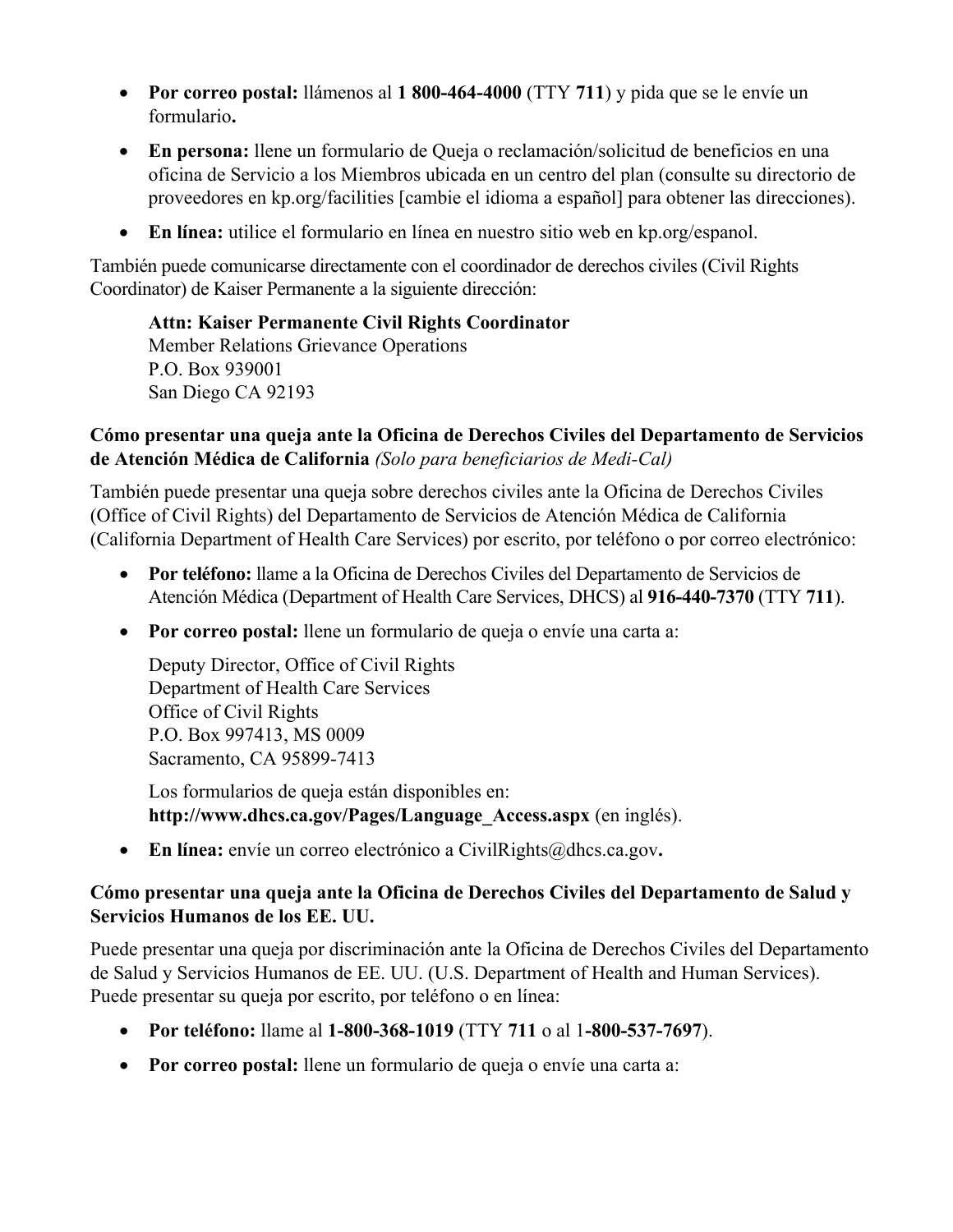Room 509F, HHH Building U.S. Department of Health and Human Services 200 Independence Avenue, SW Washington, D.C. 20201

 Los formularios de quejas están disponibles en **<http://www.hhs.gov/ocr/office/file/index.html>** (en inglés).

• **En línea:** visite el Portal de quejas de la Oficina de Derechos Civiles en: **<https://ocrportal.hhs.gov/ocr/portal/lobby.jsf>** (en inglés).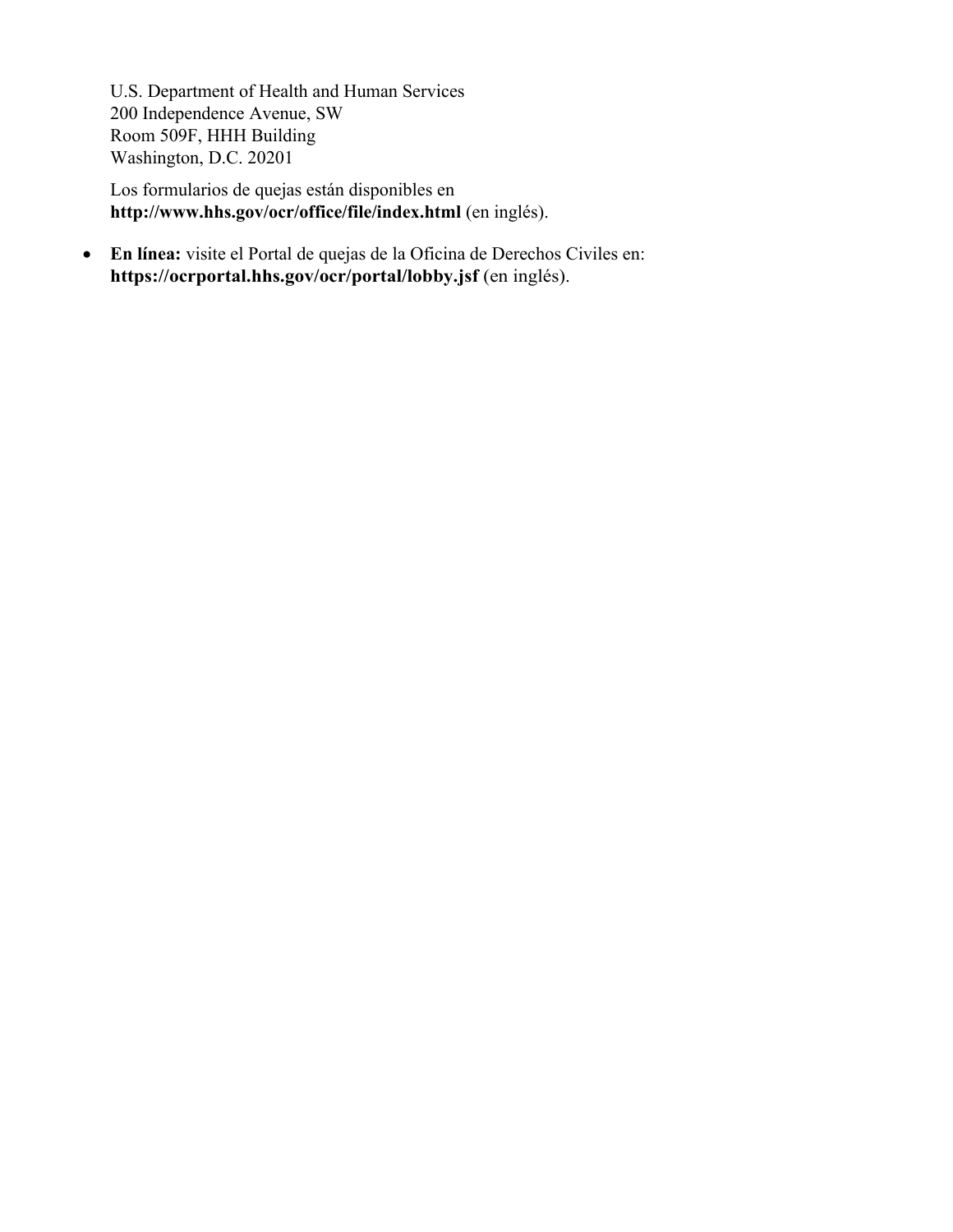#### 反歧視聲明

歧視是違反法律的行為。Kaiser Permanente遵守州政府與聯邦政府的民權法。

Kaiser Permanente不因年齡、人種、族群認同、膚色、原國籍、文化背景、祖籍、宗教、生 理性別、社會性別、性認同、性表現、性取向、婚姻狀況、身體或精神殘障、病況、付款來 源、遺傳資訊、公民身份、母語或移民身份而非法歧視、排斥或差別對待任何人。

Kaiser Permanente提供下列服務:

- 為殘障人士提供免費協助與服務以幫助其更好地與我們溝通,例如:
	- 合格手語翻譯員
	- 其他格式的書面資訊(盲文版、大字版、語音版、通用電子格式及其他格式)
- 為母語非英語的人士提供免費語言服務,例如:
	- 合格口譯員
	- 其他語言的書面資訊

如果您需要上述服務,請打電話1-800-464-4000 (TTY 711) 給會員服務聯絡中心,每週7天, 每天24小時(節假日除外)。如果您有聽力或語言困難,請打電話**711**。

若您提出要求,我們可為您提供本文件的盲文版、大字版、錄音卡帶或電子格式。如要得到 上述一種替代格式或其他格式的版本,請打電話給會員服務聯絡中心並索取您需要的格式。

#### 如何向Kaiser Permanente投訴

如果您認為我們未能提供上述服務或有其他形式的非法歧視行為,您可向Kaiser Permanente 提出歧視投訴。請參閱您的《承保範圍說明書》*(Evidence of Coverage)* 或《保險證明》 *(Certificate of Insurance)* 瞭解詳情。您也可以向會員服務部代表諮詢適用於您的選項。如果 您在投訴時需要協助,請打電話給會員服務部。

您可透過下列方式投訴歧視:

- **電話:**打電話1 800-464-4000 (TTY 711) 聯絡會員服務部,每週7天,每天24小時(節 假日除外)
- 郵寄: 郵寄:打電話**1 800-464-4000** (TTY **711**) 與我們聯絡,要求將投訴表寄給您
- 親自提出:在保險計劃下屬設施的會員服務辦公室填寫投訴或索賠/申請表(請在 [kp.org/facilities](http://kp.org/facilities)網站的保健業者名錄上查詢地址)
- 線上: 線上:使用[kp.org](http://kp.org/)網站上的線上表格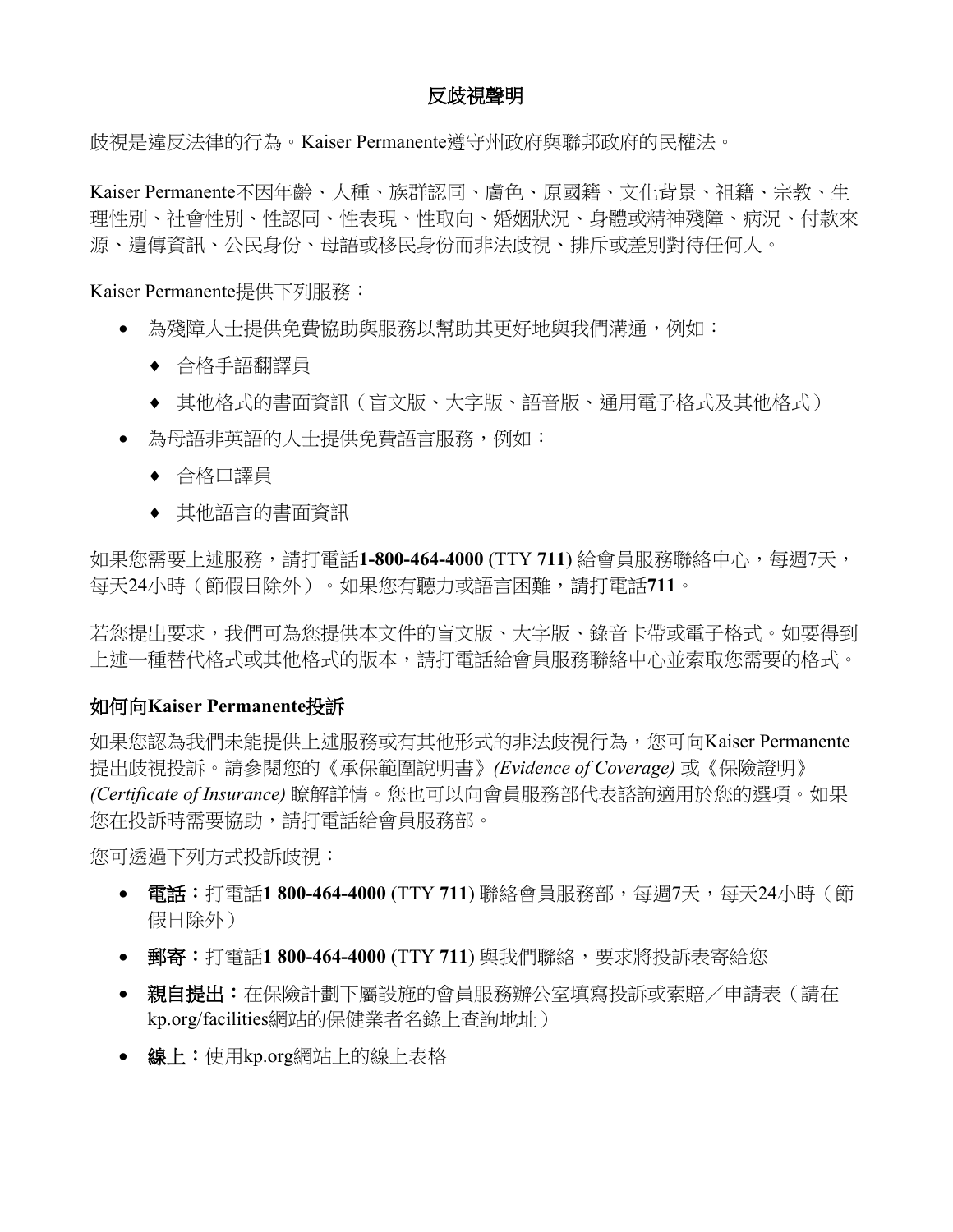您也可直接與Kaiser Permanente民權事務協調員聯絡,地址如下:

**Attn: Kaiser Permanente Civil Rights Coordinator**  Member Relations Grievance Operations P.O. Box 939001 San Diego CA 92193

### 如何向加州保健服務部民權辦公室投訴 如何向加州保健服務部民權辦公室投訴(僅限*Medi-Cal*受益人)

您也可透過書面方式、電話或電子郵件向加州保健服務部民權辦公室提出民權投訴:

- 電話: 電話:打電話**916-440-7370** (TTY **711**) 聯絡保健服務部 (DHCS) 民權辦公室
- 郵寄: 郵寄:填寫投訴表或寄信至:

Deputy Director, Office of Civil Rights Department of Health Care Services Office of Civil Rights P.O. Box 997413, MS 0009 Sacramento, CA 95899-7413

您可在網站上**[http://www.dhcs.ca.gov/Pages/Language\\_Access.aspx](http://www.dhcs.ca.gov/Pages/Language_Access.aspx)**取得投訴表

線上: • 線上:發送電子郵件至[CivilRights@dhcs.ca.gov](mailto:CivilRights@dhcs.ca.gov)

### 如何向美國健康與民眾服務部民權辦公室投訴

您可向美國健康與民眾服務部民權辦公室提出歧視投訴。您可透過書面、電話或線上提出投 訴:

- 電話: 電話:打電話**1-800-368-1019**(TTY **711**或1**-800-537-7697**)
- 郵寄:填寫投訴表或寄信至:

 Room 509F, HHH Building U.S. Department of Health and Human Services 200 Independence Avenue, SW Washington, D.C. 20201

您可在網站上取得投訴表:

**<http:www.hhs.gov/ocr/office/file/index.html>**取得投訴表

線上: • 線上:訪問民權辦公室投訴入口網站: 。 **<https://ocrportal.hhs.gov/ocr/portal/lobby.jsf>**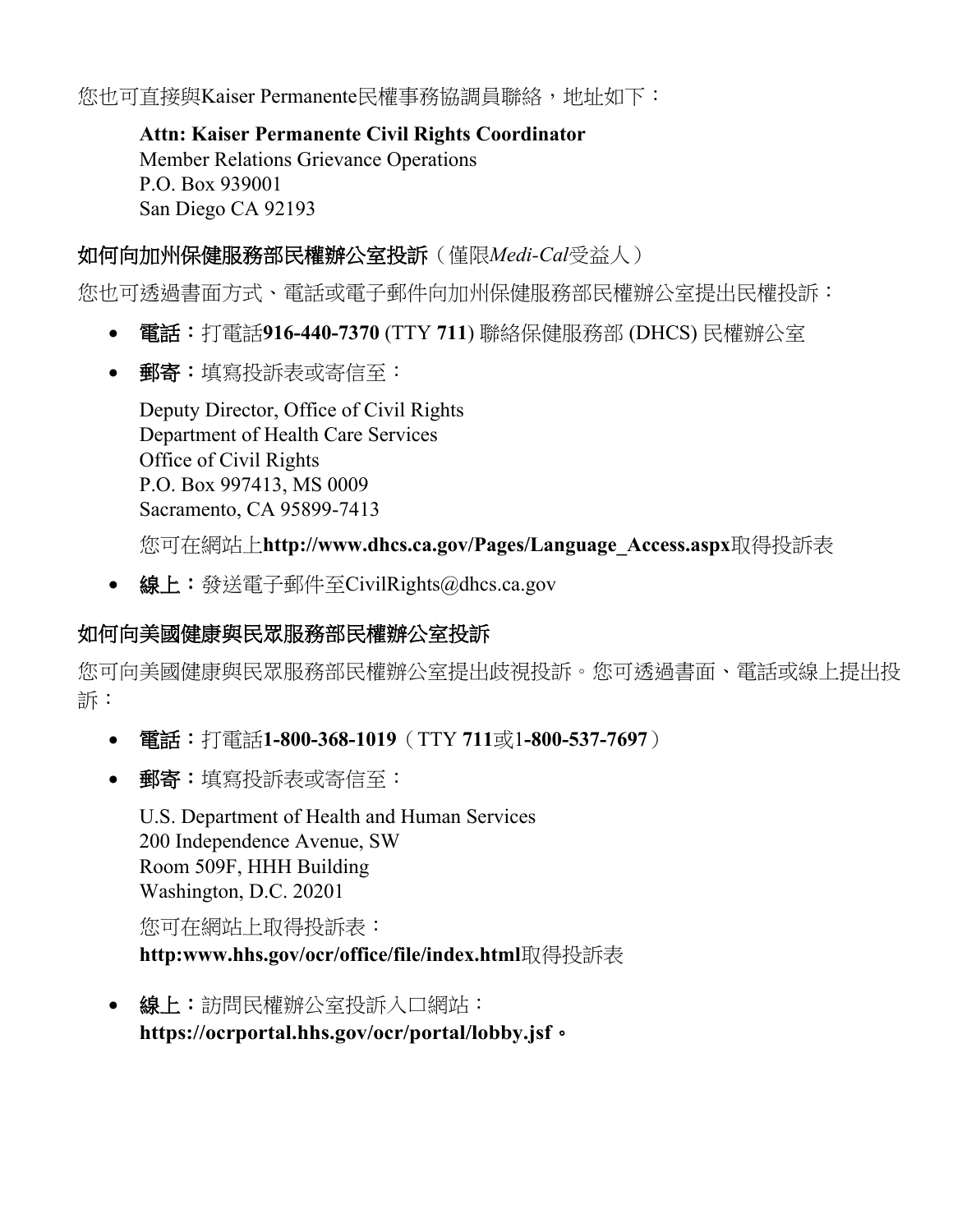### **Thông Báo Không Phân Biệt Đối Xử**

Phân biệt đối xử là trái với pháp luật. Kaiser Permanente tuân thủ các luật dân quyền của Tiểu Bang và Liên Bang.

Kaiser Permanente không phân biệt đối xử trái pháp luật, loại trừ hay đối xử khác biệt với người nào đó vì lý do tuổi tác, chủng tộc, nhận dạng nhóm sắc tộc, màu da, nguồn gốc quốc gia, nền tảng văn hóa, tổ tiên, tôn giáo, giới tính, nhận dạng giới tính, cách thể hiện giới tính, khuynh hướng giới tính, tình trạng hôn nhân, tình trạng khuyết tật về thể chất hoặc tinh thần, bệnh trạng, nguồn thanh toán, thông tin di truyền, quyền công dân, ngôn ngữ mẹ đẻ hoặc tình trạng nhập cư.

Kaiser Permanente cung cấp các dịch vụ sau:

- Phương tiện hỗ trợ và dịch vụ miễn phí cho người khuyết tật để giúp họ giao tiếp hiệu quả hơn với chúng tôi, chẳng hạn như:
	- Thông dịch viên ngôn ngữ ký hiệu đủ trình độ
	- $\bullet$  Thông tin bằng văn bản theo các định dạng khác (chữ nổi braille, bản in khổ chữ lớn, âm thanh, định dạng điện tử dễ truy cập và các định dạng khác)
- Dịch vụ ngôn ngữ miễn phí cho những người có ngôn ngữ chính không phải là tiếng Anh, chẳng hạn như:
	- $\bullet$  Thông dịch viên đủ trình đô
	- Thông tin được trình bày bằng các ngôn ngữ khác

Nếu quý vị cần những dịch vụ này, xin gọi đến Trung Tâm Liên Lạc ban Dịch Vụ Hội Viên của chúng tôi theo số **1-800-464-4000** (TTY **711**), 24 giờ trong ngày, 7 ngày trong tuần (đóng cửa ngày lễ). Nếu quý vị không thể nói hay nghe rõ, vui lòng gọi **711** .

Theo yêu cầu, tài liệu này có thể được cung cấp cho quý vị dưới dạng chữ nổi braille, bản in khổ chữ lớn, băng thu âm hay dạng điện tử. Để lấy một bản sao theo một trong những định dạng thay thế này hay định dạng khác, xin gọi đến Trung Tâm Liên Lạc ban Dịch Vụ Hội Viên của chúng tôi và yêu cầu định dạng mà quý vị cần.

#### **Cách đệ trình phàn nàn với Kaiser Permanente**

Quý vị có thể đệ trình phàn nàn về phân biệt đối xử với Kaiser Permanente nếu quý vị tin rằng chúng tôi đã không cung cấp những dịch vụ này hay phân biệt đối xử trái pháp luật theo cách khác. Vui lòng tham khảo *Chứng Từ Bảo Hiểm (Evidence of Coverage)* hay *Chứng Nhận Bảo Hiểm (Certificate of Insurance)* của quý vị để biết thêm chi tiết. Quý vị cũng có thể nói chuyện với nhân viên ban Dịch Vu Hội Viên về những lưa chon áp dụng cho quý vị. Vui lòng gọi đến ban Dịch Vu Hội Viên nếu quý vị cần được trợ giúp để đệ trình phàn nàn.

Quý vị có thể đệ trình phàn nàn về phân biệt đối xử bằng các cách sau đây:

- **Qua điện thoại:** Gọi đến ban Dịch Vụ Hội Viên theo số **1-800-464-4000** (TTY **711**) 24 giờ trong ngày, 7 ngày trong tuần (đóng cửa ngày lễ)
- cho quý vị• **Qua thư tín:** Gọi chúng tôi theo số **1-800-464-4000** (TTY **711**) và yêu cầu gửi mẫu đơn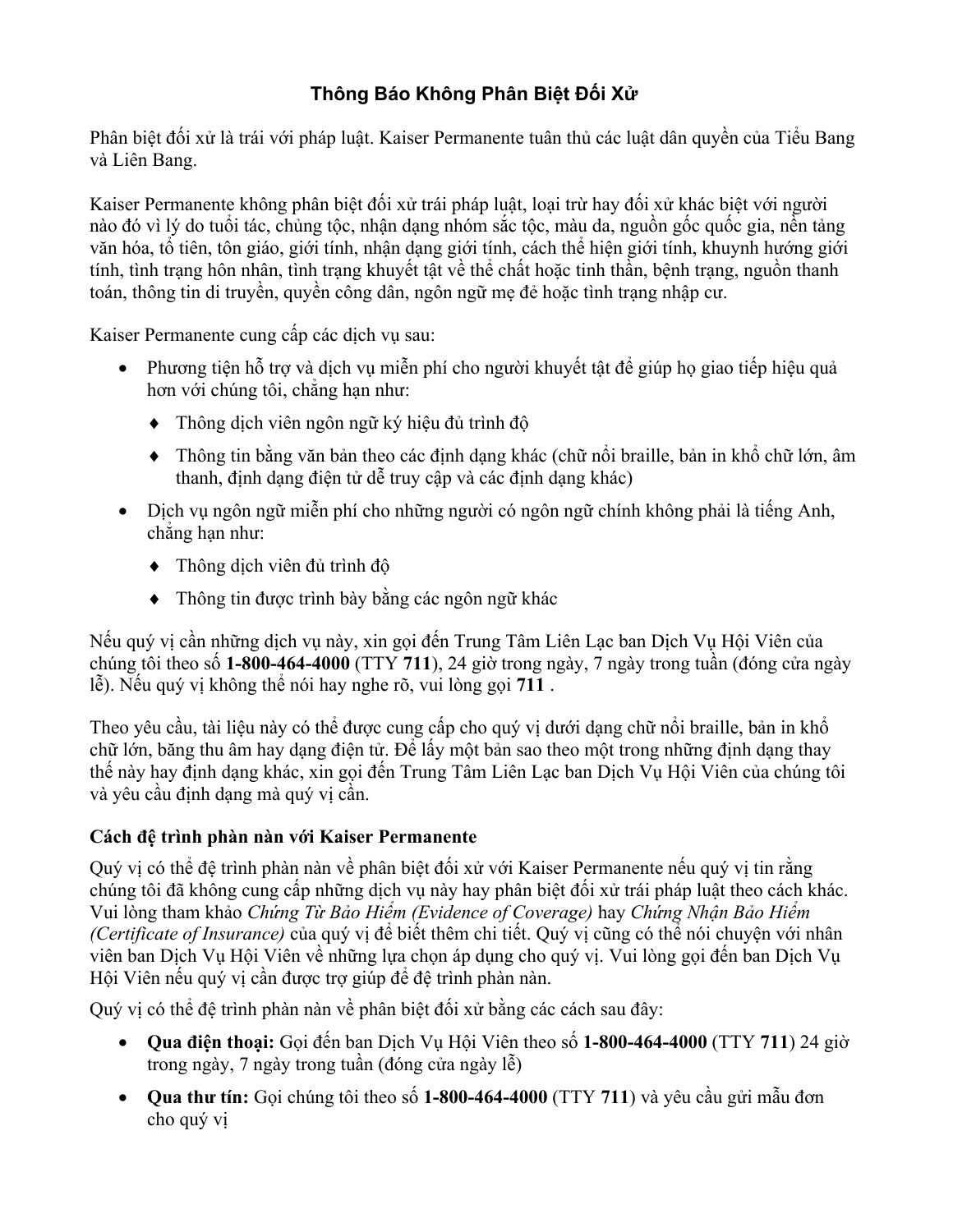- **Trực tiếp:** Hoàn tất mẫu đơn Than Phiền hay Yêu Cầu Thanh Toán/Yêu Cầu Quyền Lợi tại văn phòng dịch vụ hội viên ở một Cơ Sở Thuộc Chương Trình (truy cập danh mục nhà cung cấp của quý vị tại [kp.org/facilities](https://kp.org/facilities) để biết địa chỉ)
- **Trực tuyến:** Sử dụng mẫu đơn trực tuyến trên trang mạng của chúng tôi tại [kp.org](http://kp.org/)

Quý vị cũng có thể liên hệ trực tiếp với Điều Phối Viên Dân Quyền của Kaiser Permanente theo địa chỉ dưới đây:

**Attn: Kaiser Permanente Civil Rights Coordinator**  Member Relations Grievance Operations P.O. Box 939001 San Diego CA 92193

#### **Cách đệ trình phàn nàn với Văn Phòng Dân Quyền Ban Dịch Vụ Y Tế California** *(Dành Riêng Cho Người Thụ Hưởng Medi-Cal)*

Quý vị cũng có thể đệ trình than phiền về dân quyền với Văn Phòng Dân Quyền Ban Dịch Vụ Y Tế California bằng văn bản, qua điện thoại hay qua email:

- Care Services, DHCS) theo số **916-440-7370** (TTY **711**) • **Qua điện thoại:** Gọi đến Văn Phòng Dân Quyền Ban Dịch Vụ Y Tế (Department of Health
- **Qua thư tín:** Điền mẫu đơn than phiền và hay gửi thư đến:

Deputy Director, Office of Civil Rights Department of Health Care Services Office of Civil Rights P.O. Box 997413, MS 0009 Sacramento, CA 95899-7413

Mẫu đơn than phiền hiện có tại: **[http://www.dhcs.ca.gov/Pages/Language\\_Access.aspx](http://www.dhcs.ca.gov/Pages/Language_Access.aspx)** 

• **Trực tuyến:** Gửi email đến [CivilRights@dhcs.ca.gov](mailto:CivilRights@dhcs.ca.gov)

### **Cách đệ trình phàn nàn với Văn Phòng Dân Quyền của Bộ Y Tế và Dịch Vụ Nhân Sinh Hoa Kỳ.**

Quý vị cũng có quyền đệ trình than phiền về phân biệt đối xử với Văn Phòng Dân Quyền của Bộ Y Tế và Dịch Vụ Nhân Sinh Hoa Kỳ. Quý vị có thể đệ trình than phiền bằng văn bản, qua điện thoại hoặc trực tuyến:

- **Qua điện thoại:** Gọi **1-800-368-1019** (TTY **711** hay **1-800-537-7697**)
- **Qua thư tín:** Điền mẫu đơn than phiền và hay gửi thư đến:

 Room 509F, HHH Building U.S. Department of Health and Human Services 200 Independence Avenue, SW Washington, D.C. 20201

Mẫu đơn than phiền hiện có tại **<http:www.hhs.gov/ocr/office/file/index.html>** 

• **Trực tuyến:** Truy cập Cổng Thông Tin Than Phiền của Văn Phòng Dân Quyền tại: **[https://ocrportal.hhs.gov/ocr/portal/lobby.jsf.](https://ocrportal.hhs.gov/ocr/portal/lobby.jsf)**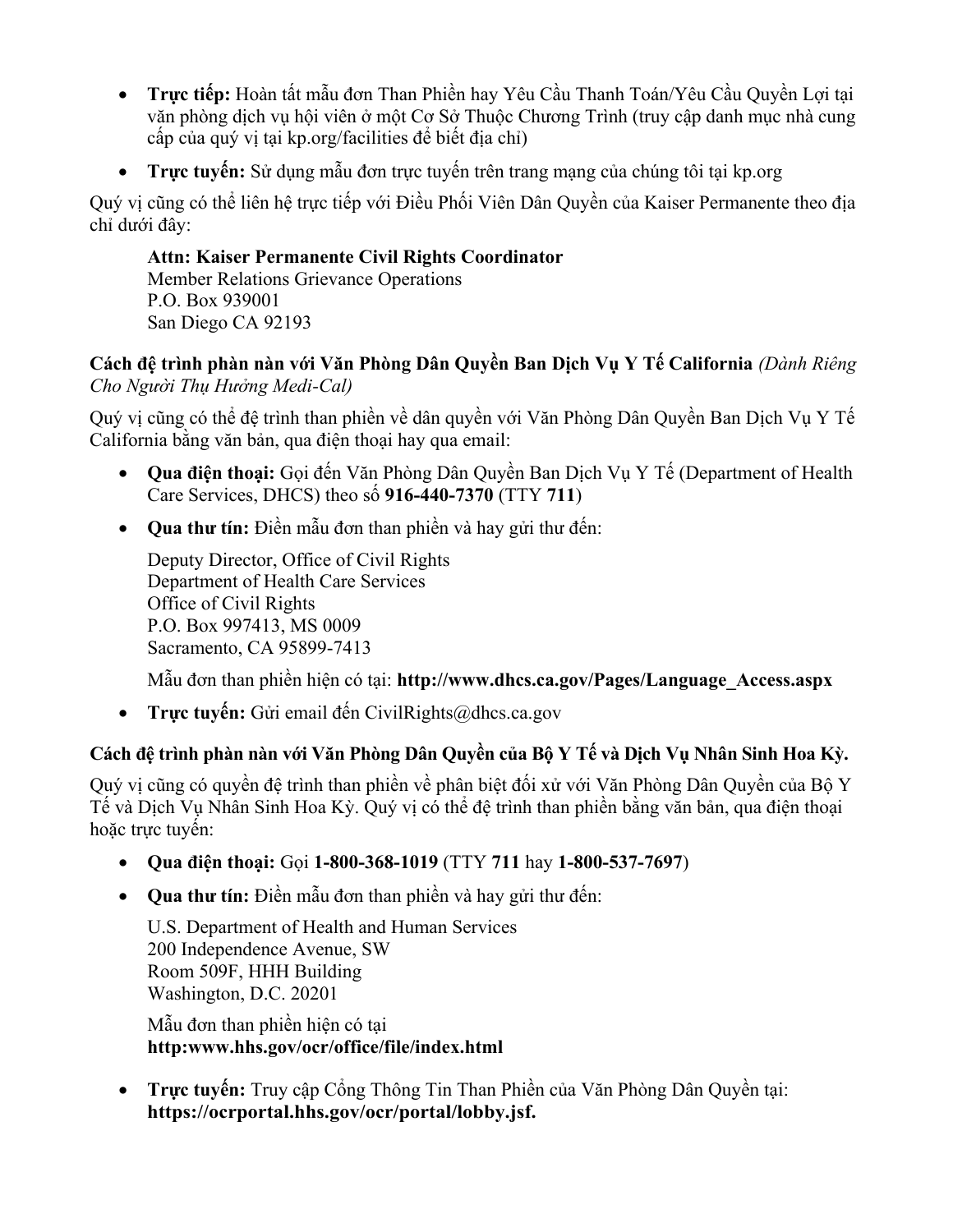# Language Assistance Services

**English:** Language assistance is available at no cost to you, 24 hours a day, 7 days a week. You can request interpreter services, materials translated into your language, or in alternative formats. You can also request auxiliary aids and devices at our facilities. Just call us at **1-800-464-4000**, 24 hours a day, 7 days a week (closed holidays). TTY users call **711**.

Arabic: خدمات الترجمة الفورية متوفرة لك مجانًا على مدار الساعة كافة أيام الأسبوع. بإمكانك طلب خدمة الترجمة الفورية أو ترجمة وثائق للغتك أو لصبغ أخر ي يمكنك أيضاً طلب مساعدات إضافية وأجهزة في مرافقنا. ما عليك سوى الاتصـل بنـا على الرقم 4000-464-1**-80** على مدار الساعة كافة أيام الأسبو ع (مغلق أيام العطلات). لمستخدمي خدمة الهاتف النصبي يرجي الاتصــل على الرقم (711)

 **Armenian:** Ձեզ կարող է անվճար օգնություն տրամադրվել լեզվի հարցում` օրը 24 ժամ, շաբաթը 7 օր: Դուք կարող եք պահանջել լեզվով թարգմանված կամ այլընտրանքային ձևաչափով պատրաստված նյութեր: Դուք նաև կարող եք խնդրել օժանդակ օգնություններ և սարքեր մեր հաստատություններում: Պարզապես զանգահարեք մեզ **1-800-464-4000**  հեռախոսահամարով` օրը 24 ժամ, շաբաթը 7 օր (տոն օրերին փակ է): TTY-ից օգտվողները պետք բանավոր թարգմանչի ծառայություններ, Ձեր է զանգահարեն **711**:

**Chinese:** 您每週 7 天,每天 24 小時均可獲得免費語 言協助。您可以申請口譯服務、要求將資料翻譯成您 所用語言或轉換為其他格式。您還可以在我們的場所 内申請使用輔助工具和設備。我們每週 7 天, 每天 24 小時均歡迎您打電話 **1-800-757-7585** 前來聯絡(節假 日休息)。聽障及語障專線 (TTY) 使用者請撥 **711**。

**Farsi: خ**دمات زبانی در 24 ساعت شبانروز و 7 روز هفته بدون شفاهی، ترجمه مدارک به زبان شما و یا به صورتهای دیگر درخواست کنید . شما همچ ین می توانید کمکهای جانبی و وسایل . <sub>.</sub> کمکی بر ای محل اقامت خود در خواست کنید کافیست در 24 ساعت شبانروز و 7 روز هفته (به استثنای روزهای تعطیل) با ما به شماره ـ **1-800-464-4000** تماس بگیرید<sub>.</sub> کاربران ناشنوا (TTY) با شمار ه **711** تماس ندبگیر . اخذ هزینه در اختیار شما است. شما می توانید بر ای خدمات مترجم

Hindi: बिना किसी लागत के दुभाषिया सेवाएँ, दिन के 24 घंटे, सप्ताह के सातों दिन उपलब्ध हैं। आप एक दुभाषिये की सेवाओं के लिए, बिना किसी लागत के सामग्रियों को अपनी भाषा में अनुवाद करवाने के लिए, या वैकल्पिक प्रारूपों के लिए अनुरोध े े 1**-800-464-4000** पर, दिन के 24 घंटे, सप्ताह के सातों दिन (छुट्टियों वाले दिन बंद रहता है) कॉल करें। TTY उपयोगकर्ता ें कर सकते हैं। आप हमारे सुविधा-स्थलों में सहायक साधनों और उपकरणों के लिए भी अनुरोध कर सकते हैं। बस केवल हमें **711** पर िॉल िर।

**Hmong:** Muaj kec pab txhais lus pub dawb rau koj, 24 teev ib hnub twg, 7 hnub ib lim tiam twg. Koj thov tau cov kev pab txhais lus, muab cov ntaub ntawv txhais ua koj hom lus, los yog ua lwm hom. Koj kuj thov tau lwm yam kev pab thiab khoom siv hauv peb tej tsev hauj lwm. Tsuas hu rau **1-800-464-4000**, 24 teev ib hnub twg, 7 hnub ib lim tiam twg (cov hnub caiv kaw). Cov neeg siv TTY hu **711**.

 もご相談いただけます。お気軽に **1-800-464-4000 Japanese:** 当院では、言語支援を無料で、年中無休、 終日ご利用いただけます。通訳サービス、日本語に 翻訳された資料、あるいは資料を別の書式でも依頼 できます。補助サービスや当施設の機器について までお電話ください(祭日を除き年中無休)。 TTYユーザーは **711** にお電話ください。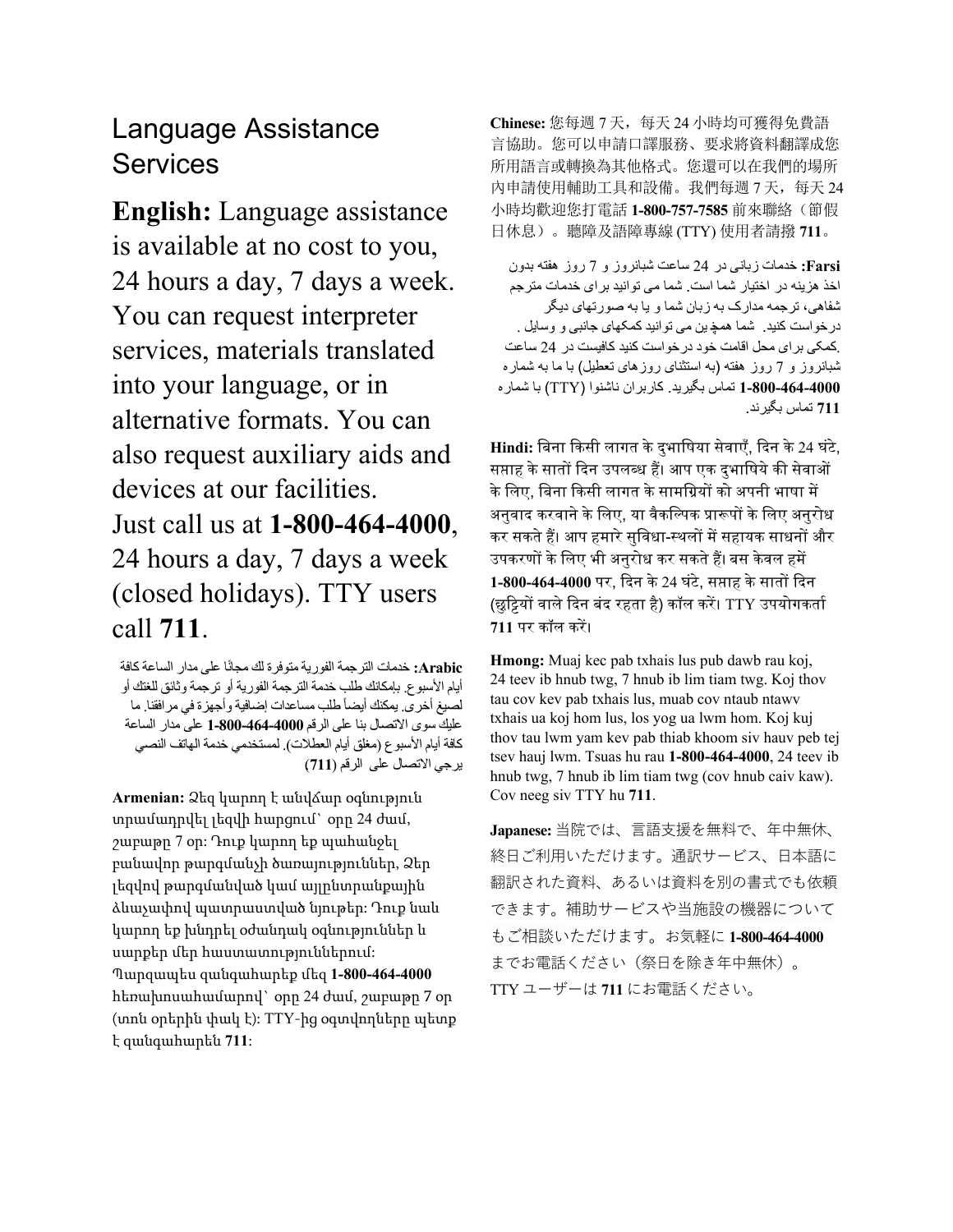**Khmer**: ជំនួយភាសា គឺឥតគិតថ្លៃថ្លៃដល់អ្នកឡ ើយ  $24$   $\mathfrak{l}$  ងក្នុងមួយថ្ងៃ 7 ថ្ងៃក្នុងមួយសប្តាហ៍ ។  $\mathfrak{p}$  as a section of the distribution of the section of  $\mathfrak{p}$  at  $\mathfrak{p}$  at  $\mathfrak{p}$  at  $\mathfrak{p}$  at  $\mathfrak{p}$  and  $\mathfrak{p}$  at  $\mathfrak{p}$  and  $\mathfrak{p}$  at អ្នកអាចស្នើសុំសេវាអ្នកបក់ប្រែឯកសារដែលបានបក ព្រៃទៅជាភាសាខ្មែរ ឬជាទំរង់ជំនួសផ្សេងៗទៀត។ អ្នកក៏អាចស្នើសុំឧបករណ៍និងបរិក្ខារជំនួយទំនាក់ទំនង សម្រាប់អ្នកពិការនៅទីតាំងរបស់យើងផងដែរ។ រាន់ប្តទូរស័ពទមកឡយើង តមឡលម **1-800-464-4000** បាន 24 េងក្នុងមួយថ្ងៃ 7 ថ្ងៃក្នុងមួយសប្តាហ៍<br>៉េ (បិទថ្ងៃបុណ្យ) ។ អ្នកព្រើ TTY ហៅលេខ 711។

 **Korean:** 요일 및 시간에 관계없이 언어지원 서비스를 무료로 이용하실 수 있습니다. 귀하는 통역 서비스,귀하의 언어로 번역된 자료 또는 대체 형식의 자료를 요청할 수 있습니다. 또한 저희 시설에서 보조기구 및 기기를 요청하실 수 있습니다. 요일 및 시간에 관계없이 **1-800-464-4000** 번으로 전화하십시오 (공휴일휴무). TTY 사용자번호 **711**.

֧֖֧֪֪ׅ֪֪ׅ֧֧֪ׅ֧֚֚֚֚֚֚֚֚֚֚֚֚֚֚֚֚֚֚֚֚֚֚֚֚֚֚֚֚֚֚֝֝֟֓֡֡֡֡֝֬֝֓֞֞֓֝֬ ֖֦֧֢ׅ֪֪֦֧֪֪֦֧ׅ֪֦֪֪֪֦֪֪֦֪֪֪֪֦֚֚֚֚֚֚֚֚֚֡֝֝֝֝֜֝֬ j .<br>. Laotian: ການຊ່ວຍເຫືອດ້ານພາສາມີໃຫ້ໂດຍບ່ເສັງຄ່າ ແກ່ທ່ານ, ຕະຫອດ 24 ຊ່ວໂມງ, 7 ວັນຕ່ອາທິດ. ທ່ານ ສາມາດຮ້ອງຂໍຮັບບໍລິການນາຍພາສາ, ໃຫ້ແປເອກະ ສານເປັນພາສາຂອງທ່ານ, ຫື ໃນຮູບແບບອື່ນ. ທ່ານສາມາດຂໍອຸປະກອນຊ່ວຍເສີມ ແລະ ອຸປະກອນ ຕ່າງໆໃນສະຖານບໍລິການຂອງພວກເຮົາໄດ້.ພຽງແຕ່ໂທ ຫາພວກເຮົາທີ່ **1-800-464-4000**, ຕະຫອດ 24 ຊ່ວໂມງ, 7 ວັນຕ່ອາທິດ (ປິດວັນພັກຕ່າງໆ). ຜູ້ໃຊ້ສາຍ TTY ໂທ **711**. ີ ້ ່ ູ້ ່

**Mien:** Mbenc nzoih liouh wang-henh tengx nzie faan waac bun muangx maiv zuqc cuotv zinh nyaanh meih, yietc hnoi mbenc maaih 24 norm ziangh hoc, yietc norm liv baaiz mbenc maaih 7 hnoi. Meih se haih tov heuc tengx lorx faan waac mienh tengx faan waac bun muangx, dorh nyungc horngh jaa-sic mingh faan benx meih nyei waac, a'fai liouh ginv longc benx haaix hoc sou-guv daan yaac duqv. Meih corc haih tov longc benx wuotc ginc jaa-dorngx tengx aengx caux jaa-sic nzie bun yiem njiec zorc goux baengc zingh gorn zangc. Kungx douc waac mingh lorx taux yie mbuo yiem njiec naaiv **1-800-464-4000**, yietc hnoi mbenc maaih 24 norm ziangh hoc, yietc norm liv baaiz mbenc maaih 7 hnoi. (hnoi-gec se guon gorn zangc oc). TTY nyei mienh nor douc waac lorx **711**.

֖ **Navajo:** Doo bik'é asíníłáágóó saad bee ata' hane' bee áká e'elyeed nich'j' ąą'át'é, t'áá áłahji' jíigo dóó tł'ée'go áádóó tsosts'íjí ąą'át'é. Ata' hane' yídííkił, naaltsoos t'áá Diné bizaad bee bik'i' ashchíigo, éí doodago hane' bee didííts'ííłígíí yídííkił. Hane' bee bik'i' di'díítííłígíí dóó bee hane' didííts'ííłígíí bína'ídíłkidgo yídííkił. Koj̨í hodiilnih **1-800-464-4000**, t'áá áłahji', jíigo dóó tł'ée'go áádóó tsosts'íjí aa'át'é. (Dahodílzingóne' doo nida'anish dago éí da'deelkaal). TTY chodayooł'ínígíí koj̨í dahalne' **711**.

 **Punjabi:** ਬਿਨਾਂ ਬਿਸੀ ਲਾਗਤ ਦੇ, ਬਦਨ ਦੇ 24 ਘੰਟੇ, ਹਫਤੇ ਦੇ 7 ਦਿਨ, ਦਭਾਸ਼ੀਆ ਸੇਵਾਵਾਂ ਤੁਹਾਡੇ ਲਈ ਉਪਲਬਧ ਹੈ। ਤੁਸੀਂ ਇੱਕ ਦੁਭਾਸ਼ੀਏ ਦੀ ਮਦਦ ਲਈ, ਸਮੱਗਰੀਆਂ ਨੰ ਆਪਣੀ ਭਾਸਾ ਬਵੱਚ ਅਨੁਵਾਦ ਕਰਵਾਉਣ ਲਈ, ਜਾਂ ਕਿਸੇ ਵੱਖ ਫਾਰਮੈਟ ਵਿੱਚ ਪ੍ਰਾਪਤ ਕਰਨ ਲਈ ਬੇਨਤੀ ਕਰ ਸਕਦੇ ਹੋ। ਤੁਸੀਂ ਸਾਡੀਆਂ ਸਵਿਧਾਵਾਂ ਵਿੱਚ ਵੀ ਸਹਾਇਕ ਸਾਧਨਾਂ ਅਤੇ ਉਪਕਰਣਾਂ ਲਈ ਬੇਨਤੀ ਕਰ ਸਕਦੇ ਹਾਂ। ਿਸ ਬਸਰਫ਼ ਸਾਨੰ **1-800-464-4000** ਤੇ, ਬਦਨ ਦੇ 24 ਘੰਟੇ, ਹਫ਼ਤੇ ਦੇ 7 ਦਿਨ (ਛੱਟੀਆਂ ਵਾਲੇ ਦਿਨ ਬੰਦ ਰਹਿੰਦਾ ਹੈ) ਫ਼ੋਨ ਕਰੋ। TTY ਦਾ ਉਪਯੋਗ ਕਰਨ ਵਾਲੇ 711 *'ਤੇ ਫ਼ੋ*ਨ ਕਰਨ।

 перевода 24 часа в сутки, 7 дней в неделю. Вы можете воспользоваться помощью устного переводчика, запросить перевод материалов на свой язык или запросить их в одном из альтернативных форматов. позвоните нам по телефону **1-800-464-4000**, который праздничных дней). Пользователи линии TTY могут звонить по номеру **711**. **Russian:** Мы бесплатно обеспечиваем Вас услугами Мы также можем помочь вам с вспомогательными средствами и альтернативными форматами. Просто доступен 24 часа в сутки, 7 дней в неделю (кроме

 sin ningún costo para usted 24 horas al día, 7 días a la TTY, deben llamar al **711**. **Spanish:** Tenemos disponible asistencia en su idioma semana. Puede solicitar los servicios de un intérprete, que los materiales se traduzcan a su idioma o en formatos alternativos. También puede solicitar recursos para discapacidades en nuestros centros de atención. Solo llame al **1-800-788-0616**, 24 horas al día, 7 días a la semana (excepto los días festivos). Los usuarios de

 gumagamit ng TTY ay maaaring tumawag sa **711**.**Tagalog:** May magagamit na tulong sa wika nang wala kang babayaran, 24 na oras bawat araw, 7 araw bawat linggo. Maaari kang humingi ng mga serbisyo ng tagasalin sa wika, mga babasahin na isinalin sa iyong wika o sa mga alternatibong format. Maaari ka ring humiling ng mga karagdagang tulong at device sa aming mga pasilidad. Tawagan lamang kami sa **1-800-464-4000**, 24 na oras bawat araw, 7 araw bawat linggo (sarado sa mga pista opisyal). Ang mga